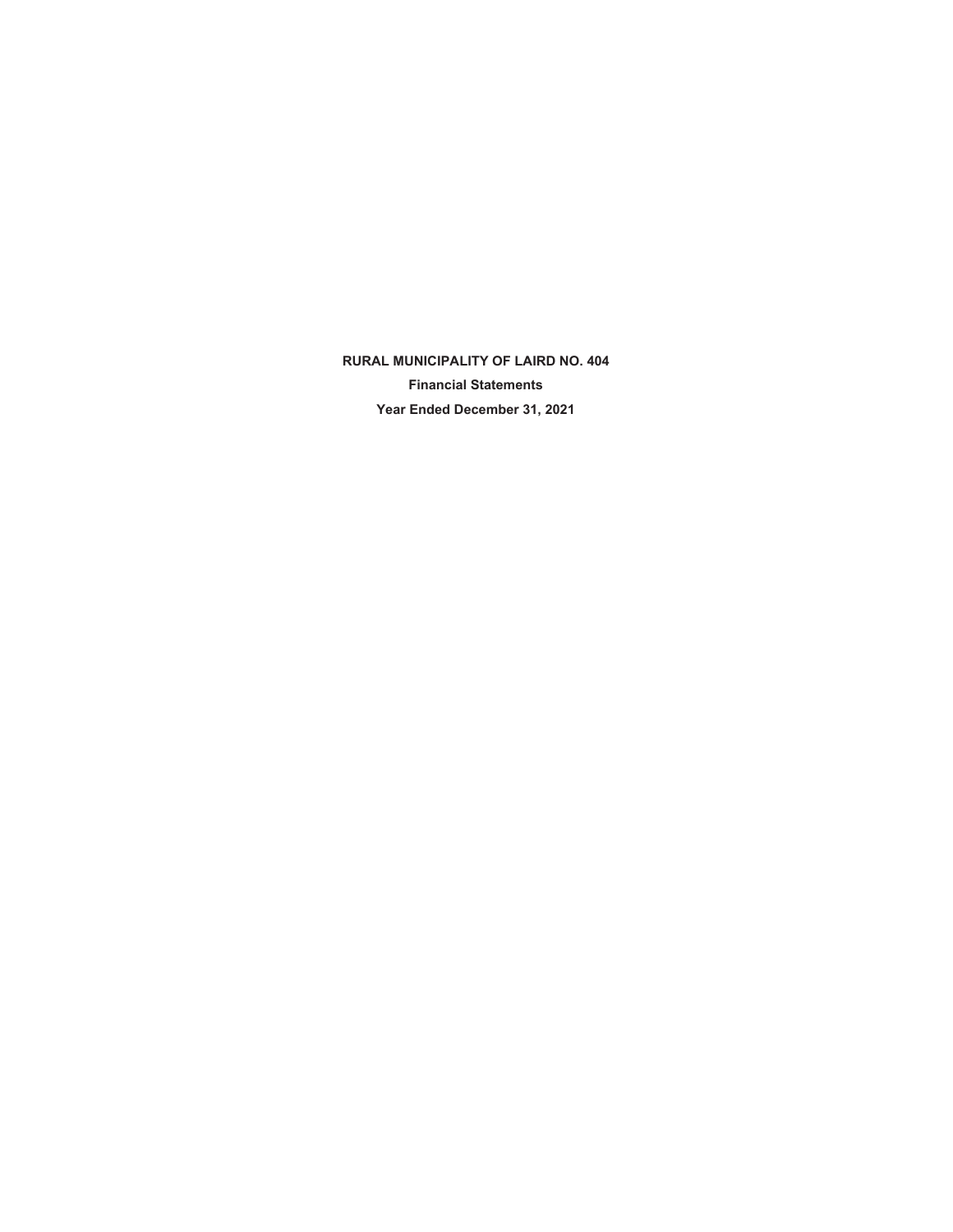|                                                                        | Page     |
|------------------------------------------------------------------------|----------|
| MANAGEMENT'S RESPONSIBILITY                                            | 1        |
| AUDITORS' REPORT                                                       | $2 - 3$  |
| FINANCIAL STATEMENTS                                                   |          |
| <b>Statement of Financial Position</b>                                 | 4        |
| Statement of Operations and Accumulated Surplus                        | 5        |
| Statement of Change in Net Financial Assets                            | 6        |
| <b>Statement of Cash Flows</b>                                         | $7 - 8$  |
| <b>Notes to Financial Statements</b>                                   | $9 - 18$ |
| Taxes and Other Unconditional Revenue (Schedule 1)                     | 19       |
| Schedule of Operating and Capital Revenue by Function (Schedule 2 - 1) | 20       |
| Schedule of Operating and Capital Revenue by Function (Schedule 2 - 2) | 21       |
| Schedule of Operating and Capital Revenue by Function (Schedule 2 - 3) | 22       |
| Schedule of Operating and Capital Revenue by Function (Schedule 2 - 4) | 23       |
| Total Expenses by Function (Schedule 3 - 1)                            | 24       |
| Total Expenses by Function (Schedule 3 - 2)                            | 25       |
| Total Expenses by Function (Schedule 3 - 3)                            | 26       |
| Schedule of Segment Disclosure by Function (Schedule 4)                | 27       |
| Schedule of Segment Disclosure by Function (Schedule 5)                | 28       |
| Schedule of Tangible Capital Assets by Object (Schedule 6)             | 29       |
| Schedule of Tangible Capital Assets by Function (Schedule 7)           | 30       |
| Schedule of Accumulated Surplus (Schedule 8)                           | 31       |
| Schedule of Mill Rates and Assessments (Schedule 9)                    | 32       |
| Schedule of Council Remuneration (Schedule 10)                         | 33       |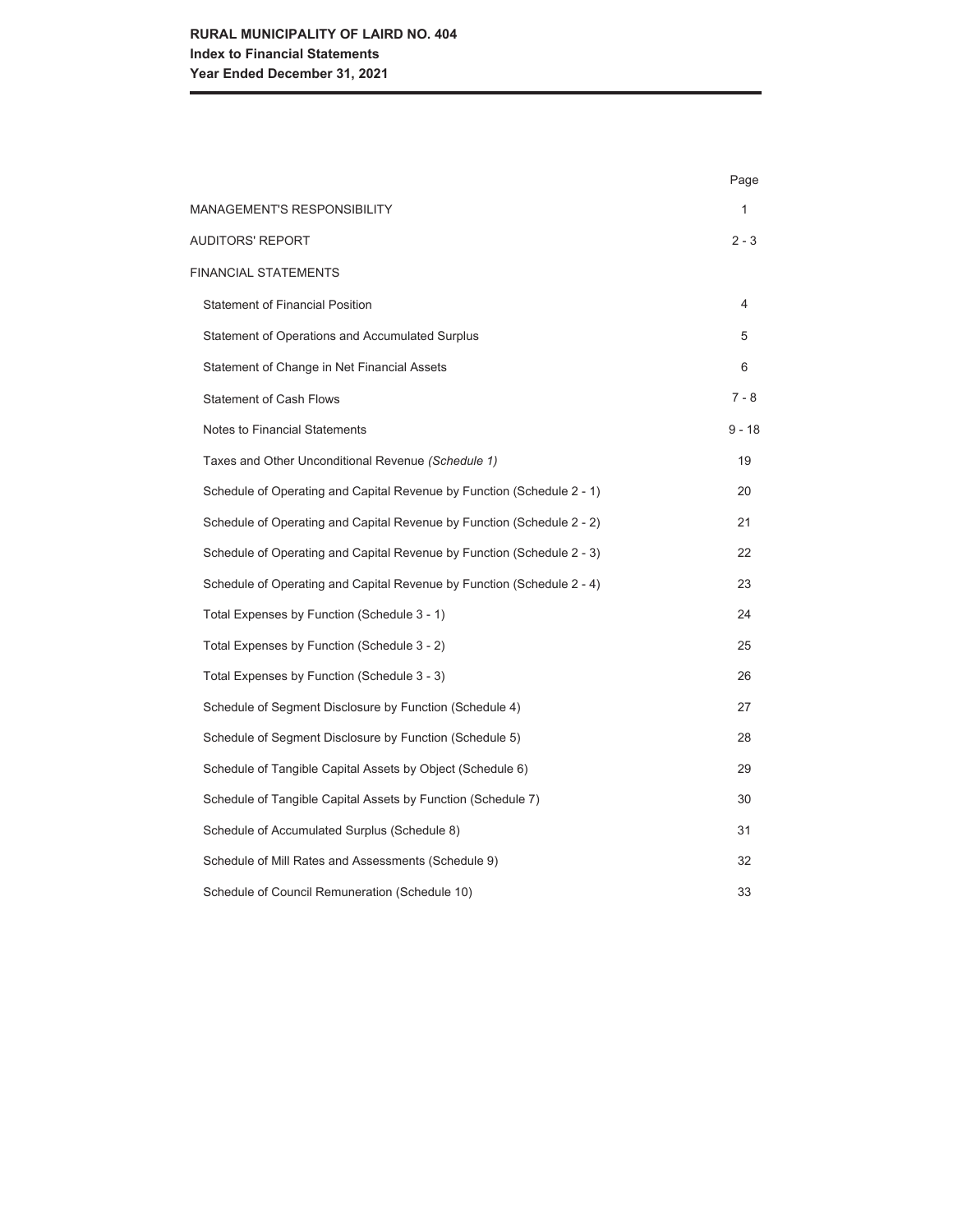# **Management's Responsibility**

The municipality's management is responsible for the preparation and presentation of the accompanying financial statements in accordance with Canadian public sector accounting standards (PSAS). The preparation of the statements necessarily includes selecting appropriate accounting principles and methods, and making decisions affecting the measurement of transactions in which objective judgments and estimates by management are required.

In discharging its responsibilities for the integrity and fair presentation of the financial statements, management designs and maintains the necessary accounting, budget and other related internal controls to provide reasonable assurance that transactions are appropriately authorized and accurately recorded, that assets are properly accounted for and safeguarded, and that financial records are properly maintained to provide reliable information for the preparation of the financial statements.

The Council is composed of elected officials who are not employees of the municipality. The Council is responsible for overseeing management in the performance of its financial reporting responsibilities. The Council fulfils these responsibilities by reviewing the financial information prepared by management and discussing relevant matters with external auditors. The Council is also responsible for recommending the appointment of the municipality's external auditors.

Grant Thornton LLP, an independent firm of Chartered Professional Accountants, is appointed by the Council to audit the financial statements and report directly to them; their report follows. The external auditors have full and free access to, and meet periodically and separately with, both the Council and management to discuss their audit findings.

Bertha Buhler, Administrator

Mr Sheldon Willems, Reeve

Waldheim, SK  $|4$ -9099 Date: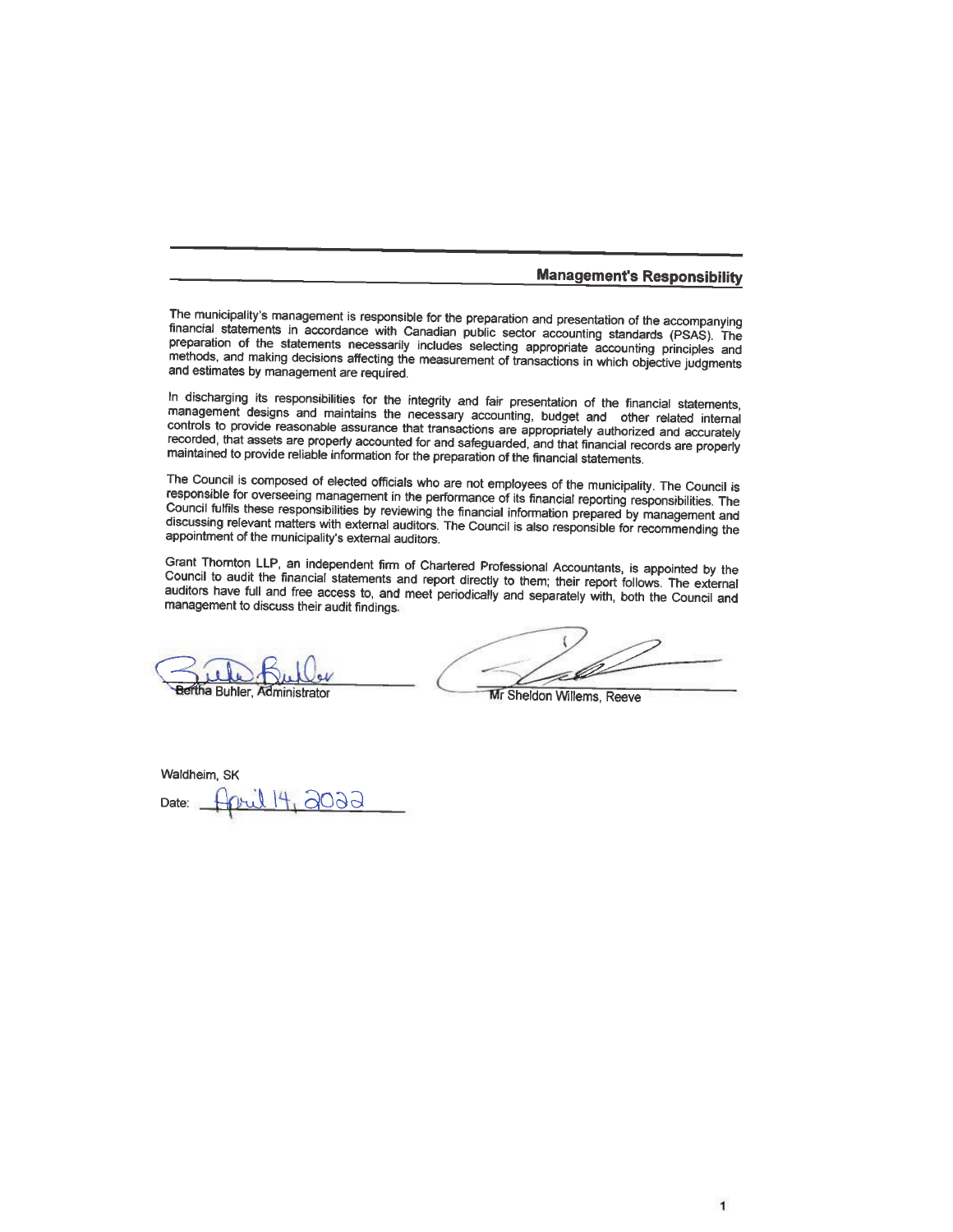#### **INDEPENDENT AUDITOR'S REPORT**

To the Council of the Rural Municipality of Laird No. 404

#### *Qualified Opinion*

We have audited the financial statements of the Rural Municipality of Laird No. 404 (the Municipality), which comprise the statement of financial position as at December 31, 2021, and the statements of operations and accumulated surplus and cash flows for the year then ended, and notes to the financial statements, including a summary of significant accounting policies.

In our opinion, except for the possible effects of the matter described in the *Basis for Qualified Opinion* section of our report, the accompanying financial statements present fairly, in all material respects, the financial position of the Municipality as at December 31, 2021, and the results of its operations and its cash flows for the year then ended in accordance with Canadian public sector accounting standards.

#### *Basis for Qualified Opinion*

We were not able to observe the counting of inventories at December 31, 2021 or satisfy ourselves by alternative means concerning inventory quantities as at that date. As a result of this matter, we were unable to determine whether adjustments might have been necessary in respect of the surplus of revenues over expenses and cash flows from operating acitivities for the year ended December 31, 2021, inventory reported in supplies on the statement of financial position as at December 31, 2021 and accumulated surplus as at December 31, 2021.

We conducted our audit in accordance with Canadian generally accepted auditing standards. Our responsibilities under those standards are further described in the *Auditor's Responsibilities for the Audit of the Financial Statements* section of our report. We are independent of the Municipality in accordance with the ethical requirements that are relevant to our audit of the financial statements in Canada, and we have fulfilled our other ethical responsibilities in accordance with those requirements. We believe that the audit evidence we have obtained is sufficient and appropriate to provide a basis for our qualified audit opinion.

#### *Other Matter*

#### *Supplemental Information*

Our audit was conducted for the purposes of forming an opinion on the financial statements taken as a whole. Schedules 1, 2, 3, 7 and 10 are presented for purposes of additional information and are not a required part of the financial statements. Such information has been subjected to the auditing procedures applied, only to the extent necessary to express an opinion, in the audit of the financial statements taken as a whole.

#### *Responsibilities of Management and Those Charged with Governance for the Financial Statements*

Management is responsible for the preparation and fair presentation of the financial statements in accordance with Canadian public sector accounting standards, and for such internal control as management determines is necessary to enable the preparation of financial statements that are free from material misstatement, whether due to fraud or error.

In preparing the financial statements, management is responsible for assessing the Municipality's ability to continue as a going concern, disclosing, as applicable, matters relating to going concern and using the going concern basis of accounting unless management either intends to liquidate the Municipality or to cease operations, or has no realistic alternative but to do so.

Those charged with governance are responsible for overseeing the Municipality's financial reporting process.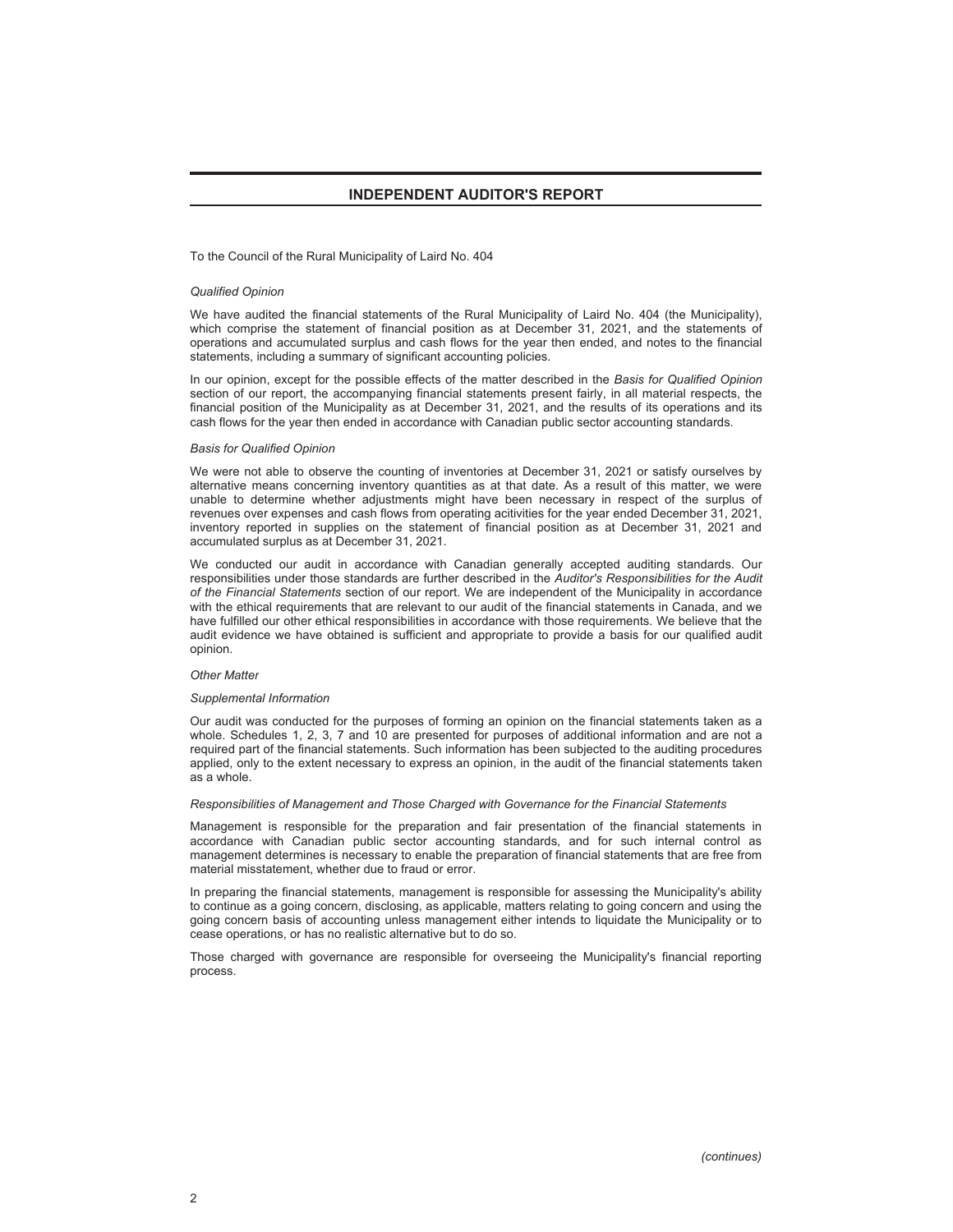Independent Auditor's Report to the Council of Rural Municipality of Laird No. 404 *(continued)*

#### *Auditor's Responsibilities for the Audit of the Financial Statements*

Our objectives are to obtain reasonable assurance about whether the financial statements as a whole are free from material misstatement, whether due to fraud or error, and to issue an auditor's report that includes our opinion. Reasonable assurance is a high level of assurance, but is not a guarantee that an audit conducted in accordance with Canadian generally accepted auditing standards will always detect a material misstatement when it exists. Misstatements can arise from fraud or error and are considered material if, individually or in the aggregate, they could reasonably be expected to influence the economic decisions of users taken on the basis of these financial statements. As part of an audit in accordance with Canadian generally accepted auditing standards, we exercise professional judgment and maintain professional skepticism throughout the audit. We also:

- Identify and assess the risks of material misstatement of the financial statements, whether due to fraud or error, design and perform audit procedures responsive to those risks, and obtain audit evidence that is sufficient and appropriate to provide a basis for our opinion. The risk of not detecting a material misstatement resulting from fraud is higher than for one resulting from error, as fraud may involve collusion, forgery, intentional omissions, misrepresentations, or the override of internal control.
- Obtain an understanding of internal control relevant to the audit in order to design audit procedures that are appropriate in the circumstances, but not for the purpose of expressing an opinion on the effectiveness of the Municipality's internal control.
- Evaluate the appropriateness of accounting policies used and the reasonableness of accounting estimates and related disclosures made by management.
- Conclude on the appropriateness of management's use of the going concern basis of accounting and, based on the audit evidence obtained, whether a material uncertainty exists related to events or conditions that may cast significant doubt on the Municipality's ability to continue as a going concern. If we conclude that a material uncertainty exists, we are required to draw attention in our auditor's report to the related disclosures in the financial statements or, if such disclosures are inadequate, to modify our opinion. Our conclusions are based on the audit evidence obtained up to the date of our auditor's report. However, future events or conditions may cause the Municipality to cease to continue as a going concern.
- Evaluate the overall presentation, structure and content of the financial statements, including the disclosures, and whether the financial statements represent the underlying transactions and events in a manner that achieves fair presentation.

We communicate with those charged with governance regarding, among other matters, the planned scope and timing of the audit and significant audit findings, including any significant deficiencies in internal control that we identify during our audit.

Prince Albert, SK

Grant Thouton LLP

April 14, 2022 Chartered Professional Accountants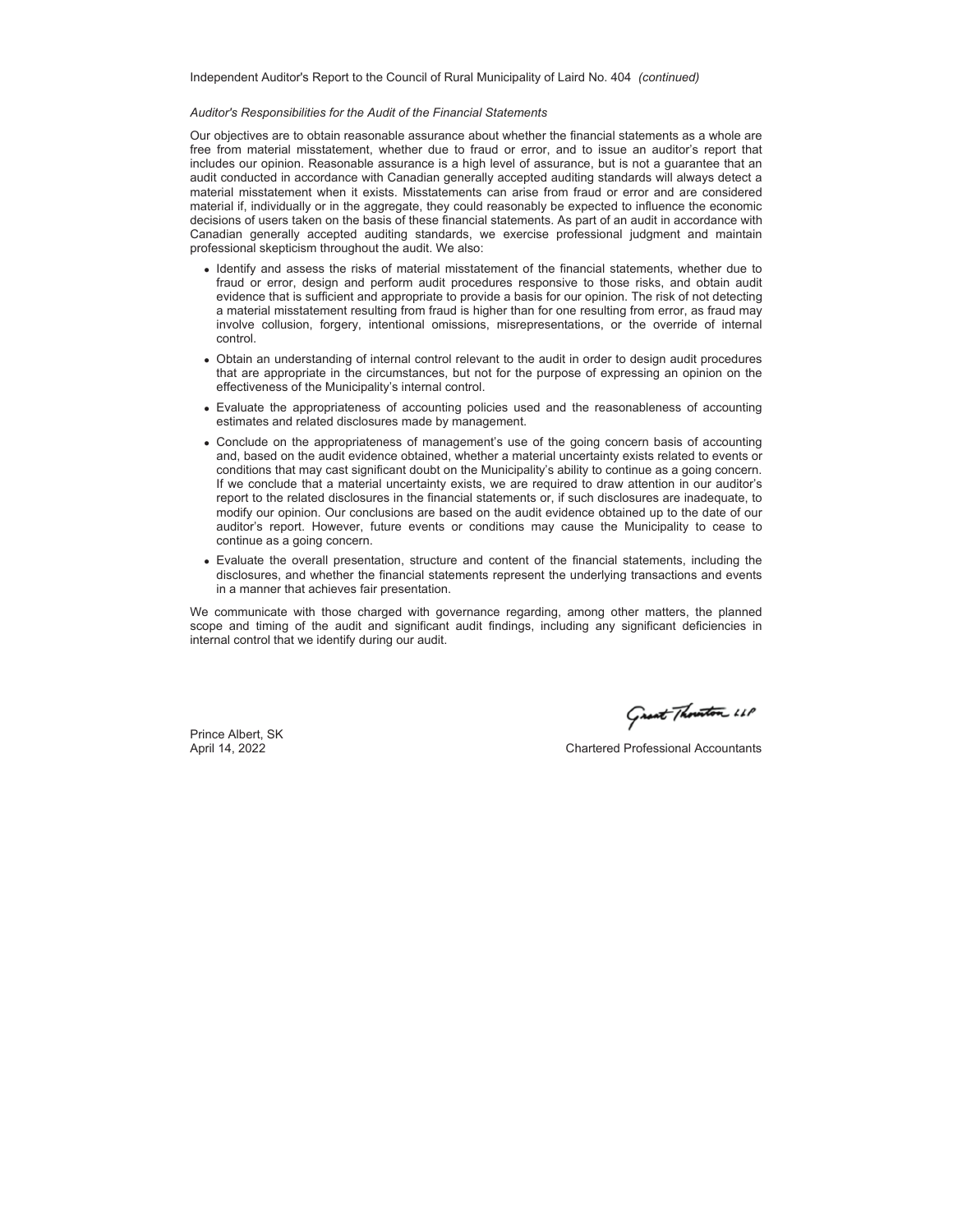# **Statement of Financial Position**

**As at December 31, 2021** 

**Statement 1**

|                                            | 2021            | 2020            |
|--------------------------------------------|-----------------|-----------------|
|                                            |                 |                 |
| <b>FINANCIAL ASSETS</b>                    |                 |                 |
| Cash and Temporary Investments (Note 2)    | \$<br>2,497,126 | \$<br>2,159,660 |
| Taxes Receivable - Municipal (Note 3)      | 98,788          | 131,855         |
| Other Accounts Receivable (Note 4)         | 21,634          | 37,148          |
| Land for Resale (Note 5)                   |                 |                 |
| Long-Term Investments (Note 6)             | 56,863          | 52,684          |
| Debt Charges Recoverable (Note 7)          |                 |                 |
| Other                                      |                 |                 |
| <b>Total financial assets</b>              | 2,674,411       | 2,381,347       |
| <b>LIABILITIES</b>                         |                 |                 |
| Bank indebtedness (Note 8)                 |                 |                 |
| <b>Accounts Payable</b>                    | 10,417          | 23,443          |
| <b>Accrued Liabilities Payable</b>         |                 |                 |
| Deposits                                   | 22,000          | 21,000          |
| Deferred Revenue (Note 9)                  | 80,033          |                 |
| Accrued Landfill Costs (Note 10)           |                 |                 |
| Liability for Contaminated Sites (Note 11) |                 |                 |
| <b>Other Liabilities</b>                   |                 |                 |
| Long-Term Debt (Note 12)                   | 59,990          | 123,607         |
| Lease Obligations (Note 13)                |                 |                 |
| <b>Total liabilities</b>                   | 172,440         | 168,050         |
| <b>NET FINANCIAL ASSETS</b>                | 2,501,971       | 2,213,297       |
| <b>NON-FINANCIAL ASSETS</b>                |                 |                 |
| Tangible Capital Assets(Schedule 6, 7)     | 3,089,631       | 3,313,813       |
| Prepayments and Deferred Charges           | 1,262           | 1,264           |
| <b>Stock and Supplies</b>                  | 177,579         | 14,254          |
| Other (Note 14)                            |                 |                 |
| <b>Total Non-Financial Assets</b>          | 3,268,472       | 3,329,331       |
| <b>ACCUMULATED SURPLUS (Schedule 8)</b>    | \$<br>5,770,443 | \$<br>5,542,628 |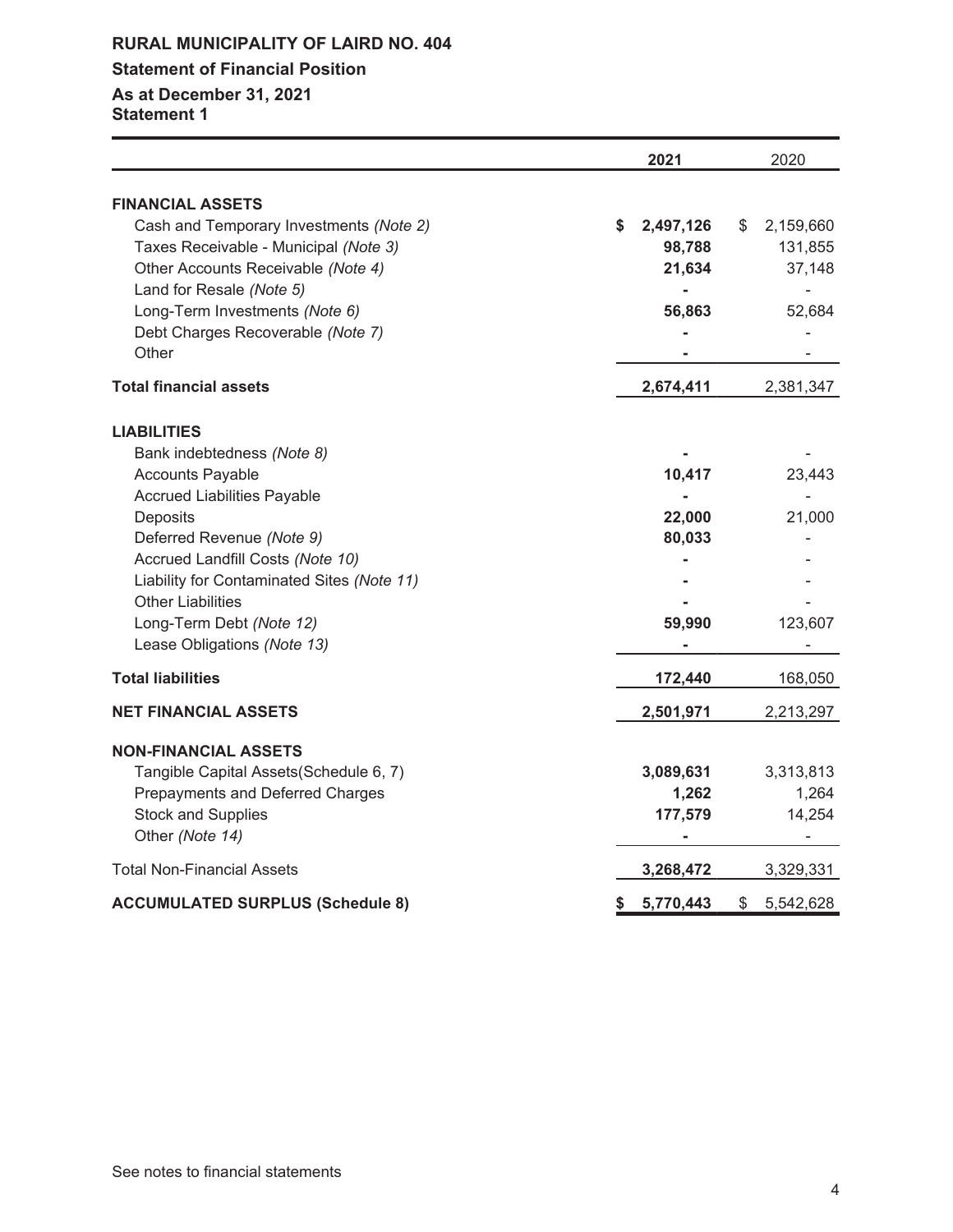# **Statement of Operations and Accumulated Surplus**

# **For the Year Ended December 31, 2021**

**Statement 2**

|                                                                                                                                                                                                                                                                                                                                                                                  | <b>Budget</b><br>2021               | 2021                                | 2020                                |  |  |  |  |
|----------------------------------------------------------------------------------------------------------------------------------------------------------------------------------------------------------------------------------------------------------------------------------------------------------------------------------------------------------------------------------|-------------------------------------|-------------------------------------|-------------------------------------|--|--|--|--|
| <b>REVENUES OTHER THAN PROVINCIAL / FEDERAL</b><br><b>CAPITAL GRANTS AND CONTRIBUTIONS</b>                                                                                                                                                                                                                                                                                       |                                     |                                     |                                     |  |  |  |  |
| <b>Taxes and Other Unconditional Revenue</b><br>(Schedule 1)<br>Fees and Charges (Schedule 4, 5)<br>Conditional Grants (Schedule 4, 5)<br>Tangible Capital Assets Sales - Gain (Loss)                                                                                                                                                                                            | \$<br>2,034,720<br>68,200<br>3,800  | 2,121,474<br>\$<br>85,218<br>459    | 2,121,956<br>\$<br>93,799<br>3,880  |  |  |  |  |
| (Schedule 4, 5)<br>Land Sales - Gain (Loss) (Schedule 4, 5)<br><b>Investment Income and Commissions</b>                                                                                                                                                                                                                                                                          | 13,000                              | 8,474                               | 162,545                             |  |  |  |  |
| (Schedule 4, 5)<br>Restructurings (Schedule 4, 5)<br>Other Revenues (Schedule 4, 5)                                                                                                                                                                                                                                                                                              | 10,500<br>100                       | 33,561<br>500                       | 23,794                              |  |  |  |  |
| <b>Total Revenues other than Provincial/Federal</b><br><b>Capital Grants and Contributions</b>                                                                                                                                                                                                                                                                                   | 2,130,320                           | 2,249,686                           | 2,405,974                           |  |  |  |  |
| <b>EXPENSES</b><br>General Government Services (Schedule 3)<br>Protective Services (Schedule 3)<br>Transportation Services (Schedule 3)<br><b>Environmental and Public Health Services</b><br>(Schedule 3)<br>Planning and Development Services (Schedule<br>3)<br>Recreation and Cultural Services (Schedule 3)<br>Utility Services (Schedule 3)<br>Restructurings (Schedule 3) | 382,570<br>141,000<br>1,576,900     | 342,055<br>150,246<br>1,504,385     | 343,056<br>149,390<br>1,516,775     |  |  |  |  |
|                                                                                                                                                                                                                                                                                                                                                                                  | 154,500<br>7,500<br>28,000<br>2,200 | 119,714<br>9,963<br>30,165<br>5,162 | 124,810<br>6,435<br>18,061<br>3,544 |  |  |  |  |
| <b>Total Expenses</b>                                                                                                                                                                                                                                                                                                                                                            | 2,292,670                           | 2,161,690                           | 2,162,071                           |  |  |  |  |
| <b>Surplus (Deficit) of Revenues over Expenses</b><br>before Provincial/ Federal Capital Grants and<br><b>Contributions</b>                                                                                                                                                                                                                                                      | (162, 350)                          | 87,996                              | 243,903                             |  |  |  |  |
| Provincial/Federal Capital Grants and<br>Contributions (Schedule 4, 5)                                                                                                                                                                                                                                                                                                           | 182,200                             | 139,819                             | 371,811                             |  |  |  |  |
| <b>Surplus (Deficit) of Revenues over Expenses</b>                                                                                                                                                                                                                                                                                                                               | 19,850                              | 227,815                             | 615,714                             |  |  |  |  |
| Accumulated Surplus (Deficit), Beginning of Year                                                                                                                                                                                                                                                                                                                                 | 5,542,628                           | 5,542,628                           | 4,926,914                           |  |  |  |  |
| <b>ACCUMULATED SURPLUS - END OF YEAR</b>                                                                                                                                                                                                                                                                                                                                         | 5,562,478<br>\$                     | \$<br>5,770,443                     | 5,542,628<br>\$                     |  |  |  |  |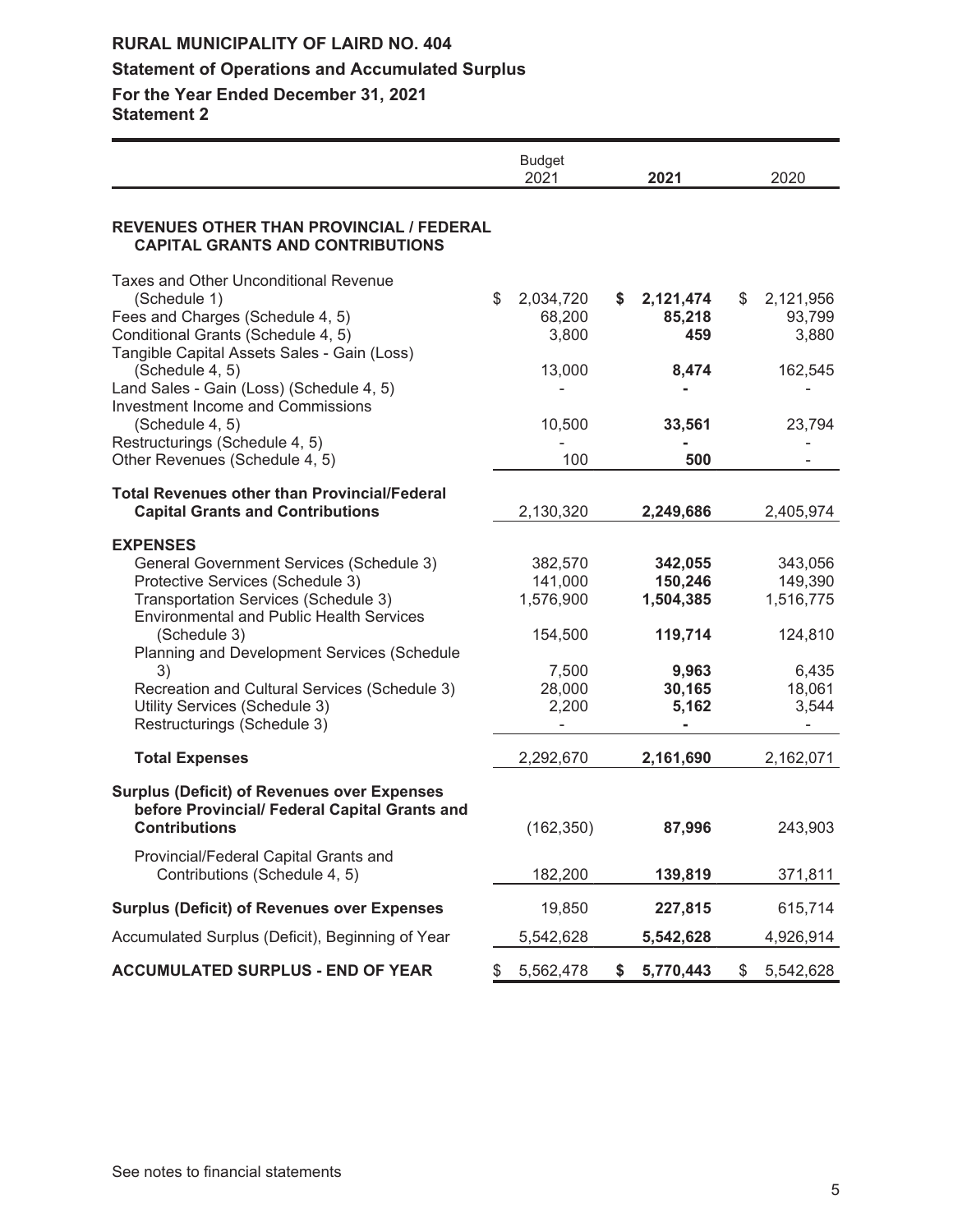# **Statement of Change in Net Financial Assets**

**As at December 31, 2021 Statement 3**

|                                                                                                                                                                                           | <b>Budget</b><br>2021 | 2021                                     | 2020                                   |
|-------------------------------------------------------------------------------------------------------------------------------------------------------------------------------------------|-----------------------|------------------------------------------|----------------------------------------|
| <b>Surplus (Deficit)</b>                                                                                                                                                                  | \$<br>19,850          | \$<br>227,815                            | \$<br>615,714                          |
| (Acquisition) of tangible capital assets<br>Amortization of tangible capital assets<br>Proceeds on disposal of tangible capital assets<br>Loss (gain) on the disposal of tangible capital |                       | (73, 827)<br>292,608<br>13,875           | (718, 327)<br>235,495<br>205,175       |
| assets<br>Transfer of assets/liabilities in restructuring<br>transactions                                                                                                                 |                       | (8, 474)                                 | (162, 545)                             |
| Surplus (Deficit) of capital expenses over<br>expenditures                                                                                                                                |                       | 224,182                                  | (440,202)                              |
| (Acquisition) of supplies inventories<br>(Acquisition) of prepaid expense<br>Consumption of supplies inventory<br>Use of prepaid expense                                                  |                       | (177, 579)<br>(1,262)<br>14,254<br>1,264 | (14, 254)<br>(1, 384)<br>96,511<br>765 |
| Surplus (Deficit) of expenses of other<br>non-financial over expenditures                                                                                                                 |                       | (163, 323)                               | 81,638                                 |
| Increase/Decrease in Net Financial Assets                                                                                                                                                 | 19,850                | 288,674                                  | 257,150                                |
| Net Financial Assets (Debt) - Beginning of Year                                                                                                                                           | 2,213,297             | 2,213,297                                | 1,956,147                              |
| Net Financial Assets (Debt) - End of Year                                                                                                                                                 | \$<br>2,233,147       | \$<br>2,501,971                          | \$<br>2,213,297                        |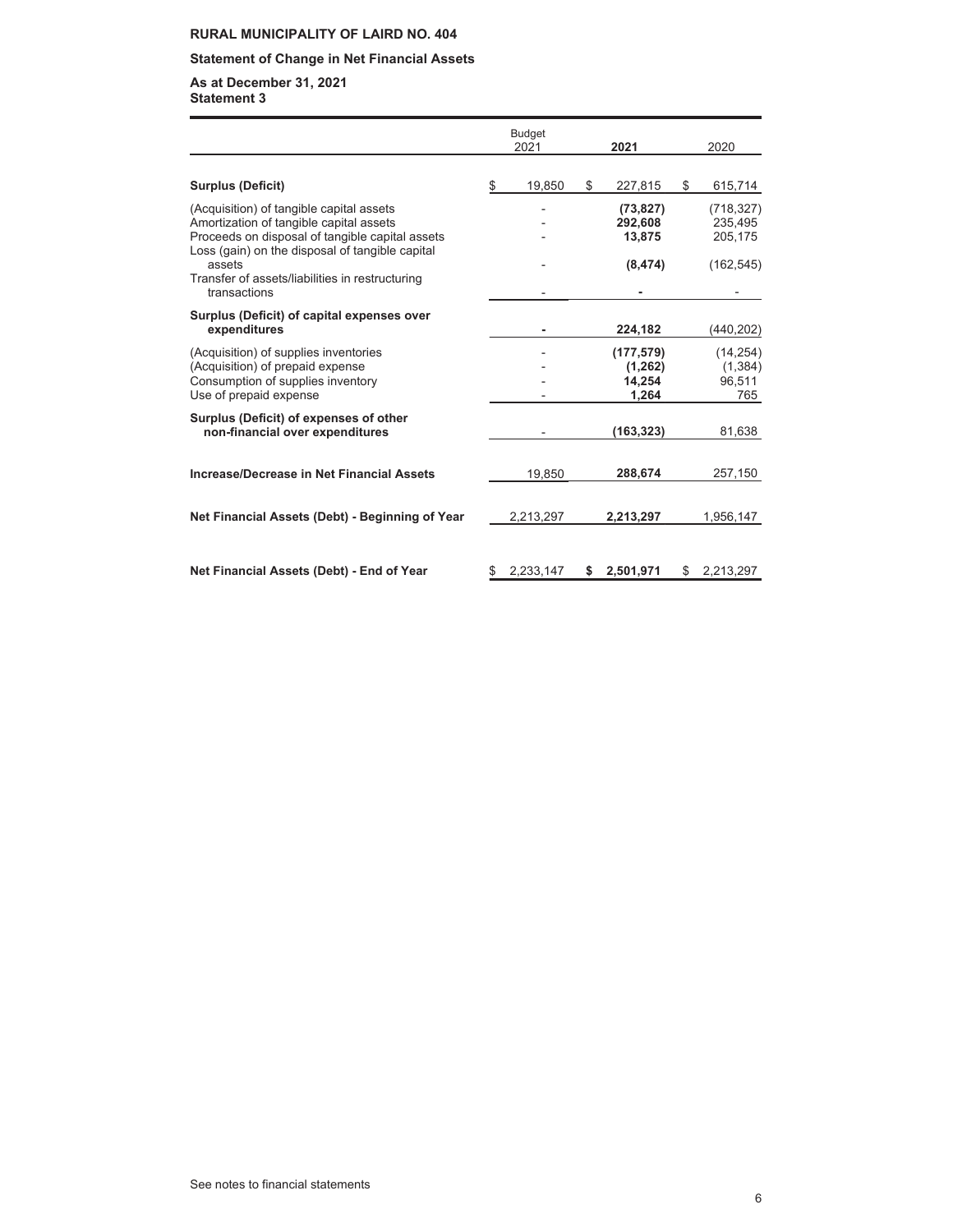# **RURAL MUNICIPALITY OF LAIRD NO. 404 Statement of Cash Flows For the Year Ended December 31, 2021 Statement 4**

| Cash provided by (used for) the following activities                                                                      |                              |                       |
|---------------------------------------------------------------------------------------------------------------------------|------------------------------|-----------------------|
|                                                                                                                           | 2021                         | 2020                  |
| <b>Operating:</b><br>Surplus (Deficit)                                                                                    | \$<br>227,815                | \$<br>615,714         |
| Amortization<br>Loss (gain) on disposal of tangible capital assets                                                        | 292,608<br>(8, 474)          | 235,495<br>(162, 545) |
|                                                                                                                           | 511,949                      | 688,664               |
| Change in assets/liabilities<br>Taxes Receivable - Municipal<br><b>Other Receivables</b><br><b>Other Financial Assets</b> | 33,067<br>15,514             | 53,750<br>40,869      |
| Accounts and Accrued Liabilities Payable<br>Deposits<br><b>Deferred Revenue</b><br><b>Accrued Landfill Costs</b>          | (13, 024)<br>1,000<br>80,033 | (334, 959)<br>3,000   |
| <b>Liability for Contaminated Sites</b><br><b>Stock and Supplies</b><br>Other liabilities                                 | (163, 325)                   | 82,257                |
| Prepayments and Deferred Charges<br>Other                                                                                 |                              | (500)                 |
|                                                                                                                           | (46, 735)                    | (155, 583)            |
| Cash provided by operating transactions                                                                                   | 465,214                      | 533,081               |
| Capital:<br>Acquisition of capital assets<br>Proceeds from the disposal of capital assets<br>Other capital                | (73, 827)<br>13,875          | (718, 327)<br>205,175 |
| <b>Cash applied to capital transactions</b>                                                                               | (59, 952)                    | (513, 152)            |
| Investing:                                                                                                                |                              |                       |
| Long-Term Investments<br>Other                                                                                            | (4, 179)                     | (9, 452)              |
| Cash provided by (applied to) investing transactions                                                                      | (4, 179)                     | (9, 452)              |
| Financing:<br>Debt charges recovered<br>Long-term debt issued<br>Long-term debt repaid<br>Other financing                 | (63, 617)                    | (71,089)              |
| Cash provided by (applied to) financing transactions                                                                      | (63, 617)                    | (71,089)              |
| Change in Cash and Temporary Investments during the year                                                                  | 337,466                      | (60, 612)             |
| Cash and Temporary Investments - Beginning of Year                                                                        | 2,159,660                    | 2,220,272             |

*(continues)*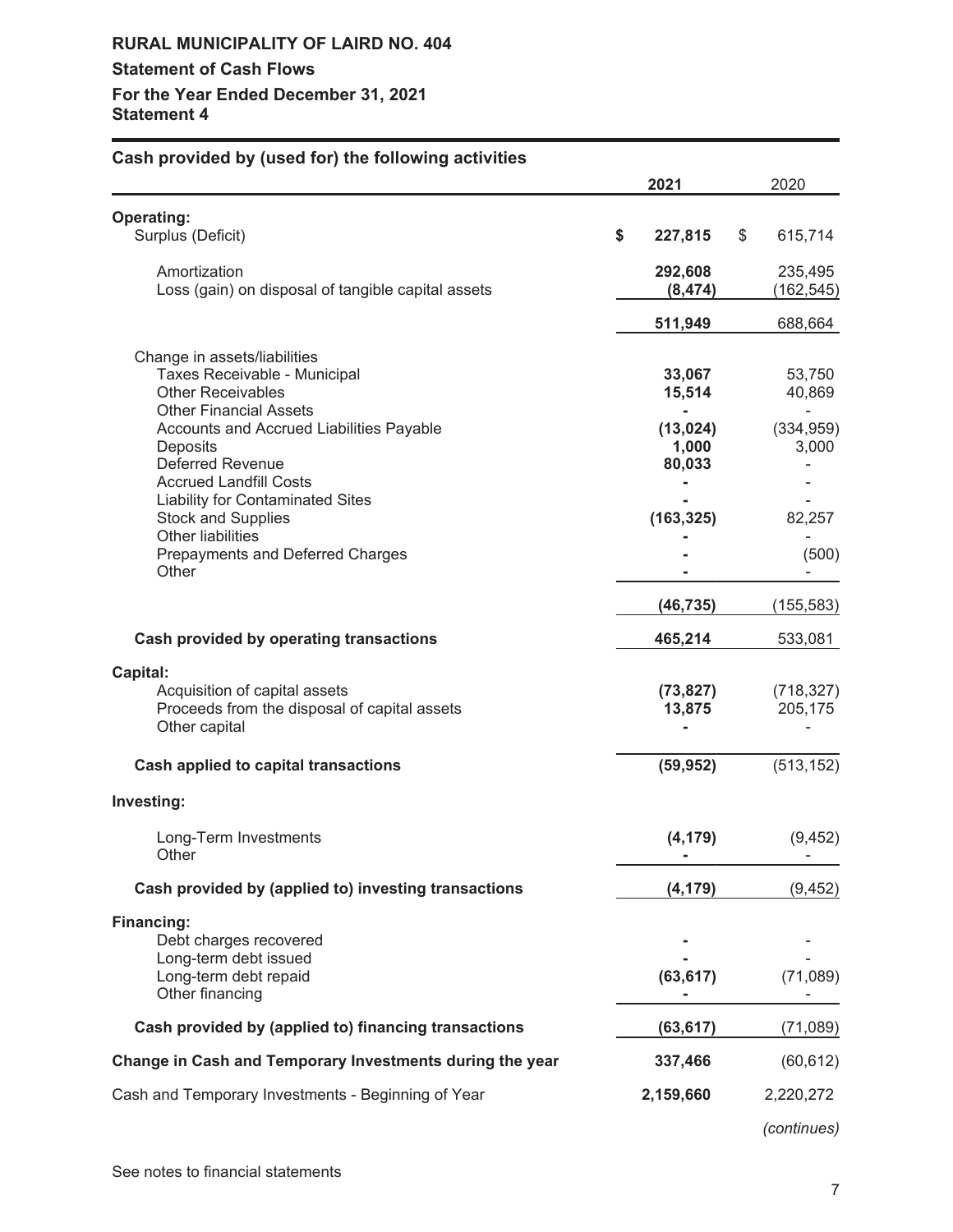**Statement of Cash Flows** *(continued)*

**For the Year Ended December 31, 2021**

|                                                       | 2021        | 2020         |
|-------------------------------------------------------|-------------|--------------|
|                                                       |             |              |
| Cash and Temporary Investments - End of Year (Note 2) | \$2,497,126 | \$ 2,159,660 |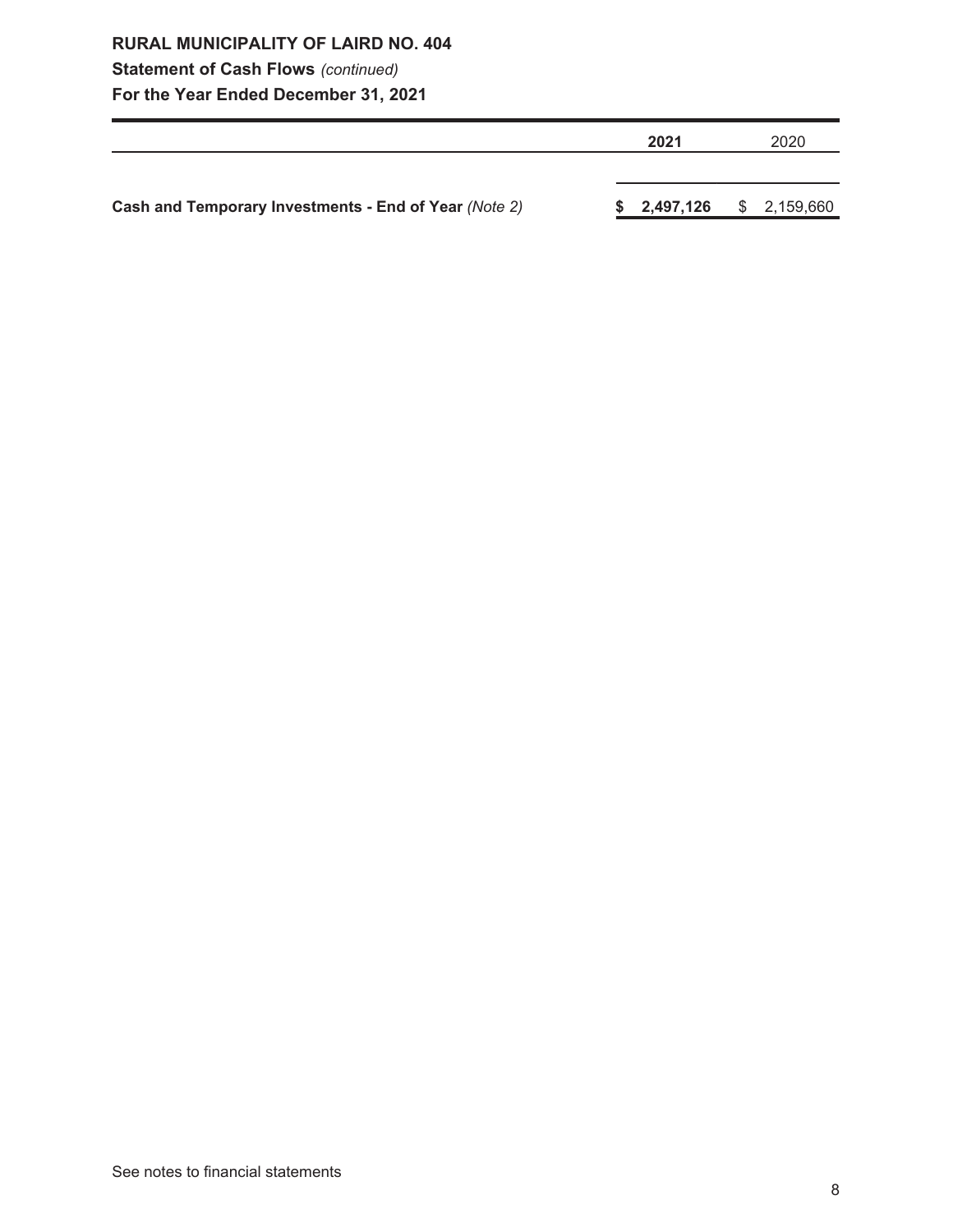#### **Notes to Financial Statements**

#### **For the Year Ended December 31, 2021**

#### 1. **Significant accounting policies**

The financial statements of the municipality have been prepared by management in accordance with Canadian public sector accounting standards (PSAS) as recommended by the Chartered Professional Accountants of Canada (CPA Canada). Significant aspects of the accounting policies adopted by the municipality are as follows:

**Basis of accounting:** The financial statements are prepared using the accrual basis of accounting. The accrual basis of accounting requires revenues to be recognized as they become available and measurable and expenses are recognized as they are incurred and measurable as a result of the receipt of goods and services and the creation of a legal obligation to pay.

#### (a) **Reporting Entity:**

The financial statements consolidate the assets, liabilities and flow of resources of the municipality. The entity is comprised of all of the organizations that are owned or controlled by the municipality and are, therefore, accountable to the Council for the administration of their financial affairs and resources. There are no external entities consolidated into this municipality.

#### (b) **Collection of funds for other authorities:**

Collection of funds by the municipality for school boards, municipal hail and conservation and development authorities are collected and remitted in accordance with relevant legislation.

#### (c) **Government Transfers:**

Government transfers are the transfer of assets from senior levels of government that are not the result of an exchange transaction, are not expected to be repaid in the future, or the result of a direct financial return. Government transfers are recognized as revenue in the period that the events giving rise to the transfer occur, providing:

- a) the transfers are authorized
- b) any eligibility criteria and stipulations have been met; and
- c) reasonable estimates of the amounts can be made.

Unearned government transfer amounts received will be recorded as deferred revenue until eligibility criteria or stipulations are met.

Earned government transfer amounts not received will be recorded as an amount receivable.

Government transfers to individuals and other entities are recognized as an expense when the transfers are authorized and all eligibility criteria have been met.

#### (d) **Deferred Revenue - Fees and Charges:**

Certain user charges and fees are collected for which the related services have yet to be performed. Revenue is recognized in the period when the related expenses are incurred or services performed. Resources restricted by agreement with an external party are recognized as revenue in the municipality's financial statements in the period in which the resources are used for the purpose or purposes specified. An externally restricted inflow received before this criterion has been met is recorded as a liability until the resources are used for the purpose or purposes specified.

#### (e) **Local Improvement Charges:**

Local improvement projects financed by frontage taxes recognize any prepayment charges as revenue in the period assessed.

#### (f) **Net Financial Assets:**

Net Financial Assets at the end of an accounting period are the net amount of financial assets less liabilities outstanding. Financial assets represent items such as cash and those other assets on hand which could provide resources to discharge existing liabilities or finance future operations. These include realizable assets which are convertible to cash and not intended for consumption in the normal course of operations.

#### (g) **Non-financial assets:**

Tangible capital and other non-financial assets are accounted for as assets by the government because they can be used to provide government services in future periods. These assets do not normally provide resources to discharge the liabilities of the government unless they are sold.

#### (h) **Appropriated Reserves:**

Reserves are established at the discretion of Council to designate surplus for future operating and capital transactions. Amounts so designated are described on Schedule 8.

*(continues)*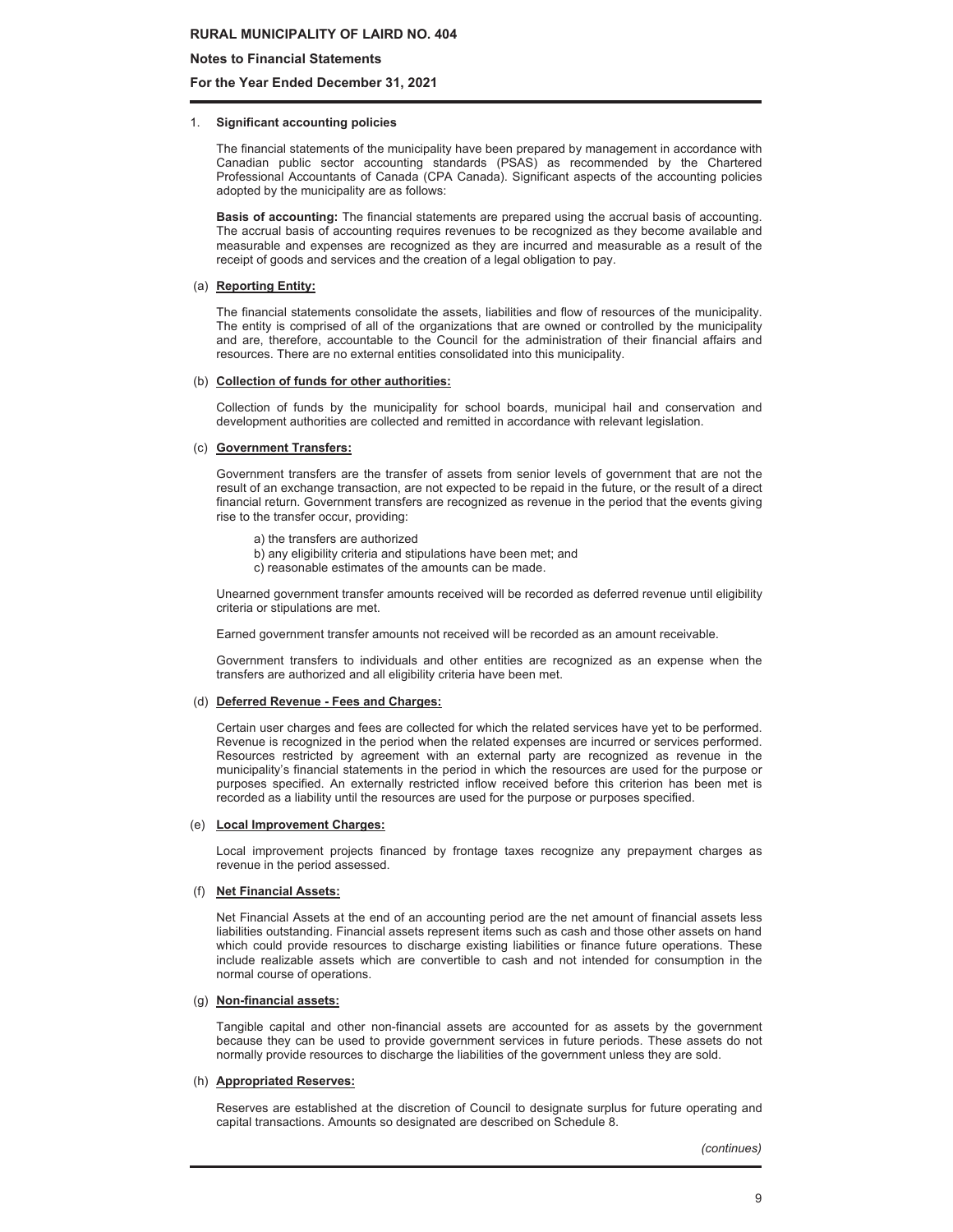#### **Notes to Financial Statements**

**For the Year Ended December 31, 2021**

1. **Significant accounting policies** *(continued)*

#### (i) **Property Tax Revenue:**

Property tax revenue is based on assessments determined in accordance with Saskatchewan Legislation and the formulas, principles, and rules in the Saskatchewan Assessment Manual. Tax mill rates are established annually by council following the guidance of the Government of Saskatchewan. Tax revenues are recognized when the tax has been authorized by bylaw and the taxable event has occurred, provided the revenues are expected to be collected. Requisitions operate as a flow through and are excluded from municipal revenue.

## (j) **Investments:**

Portfolio investments are valued at the lower of cost, less any provisions for other than temporary impairment. Investments with terms of 91 days to one year have been classified as other short-term investments and investments with terms longer than one year have been classified as other longterm investments concurrent with the nature of the investment.

The long term investments in the Saskatchewan Association of Rural Municipalities - Self insurance fund are accounted for on the equity basis. The balance represents the balances receivable should the municipality decide to leave the self-insurance program and includes upfront contributions to the plan, additional premium payments, allocations of investment income on the funds on deposit, selfinsurance claims paid and other claims administration costs. The municipality has the ability to withdraw from the plan with notice. Beyond the return of the municipality's fund balance, it has no further claim to the residual net assets of SARM.

#### (k) **Inventories:**

Inventories of materials and supplies expected to be used by the municipality are valued at the lower of cost or replacement cost. Inventories of land, materials and supplies held for resale are valued at the lower of cost or net realizable value. Cost is determined by the average cost method. Net realizable value is the estimated selling price in the ordinary course of business.

*(continues)*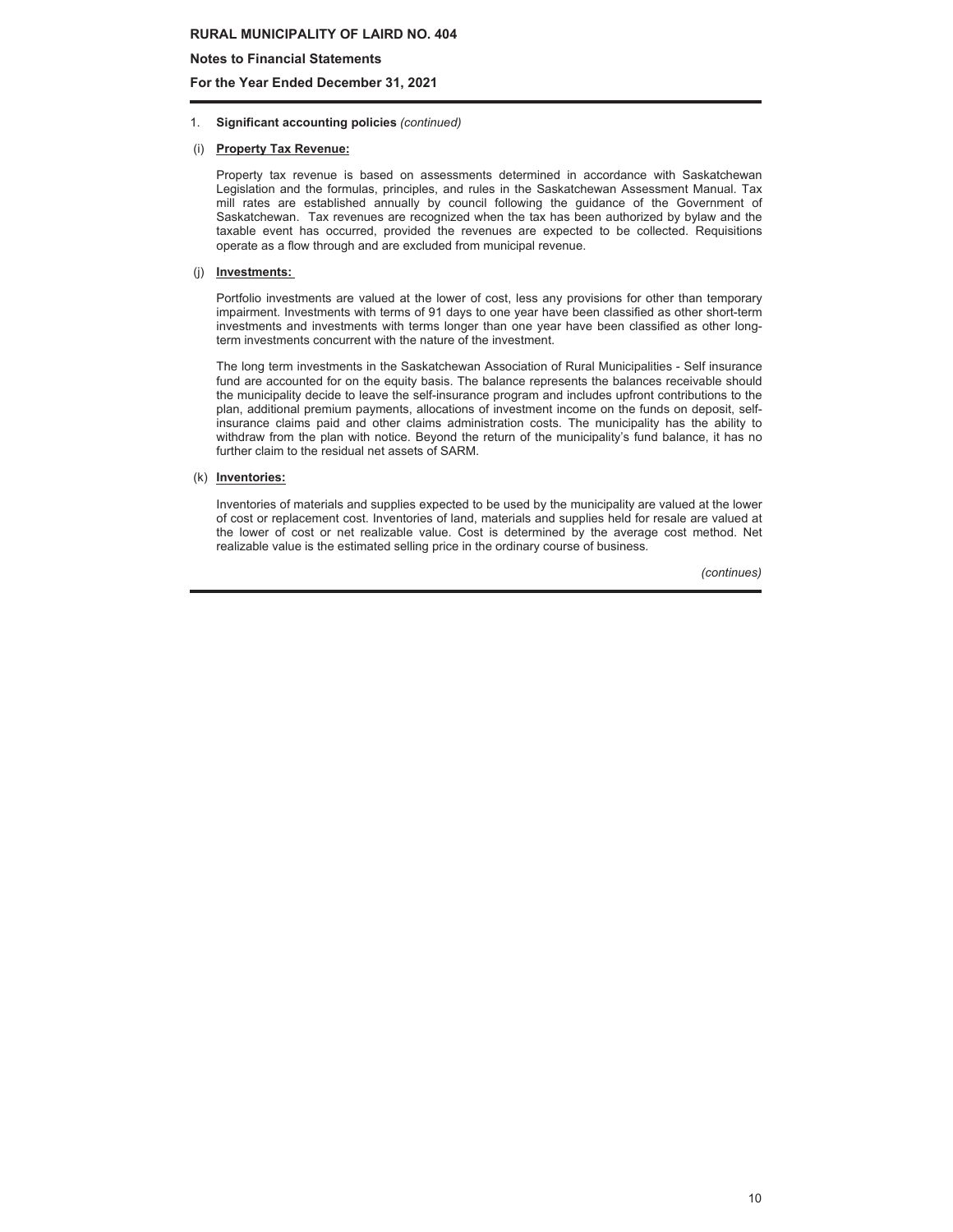#### **Notes to Financial Statements**

**For the Year Ended December 31, 2021**

#### 1. **Significant accounting policies** *(continued)*

#### (l) **Tangible Capital Assets:**

All tangible capital asset acquisitions or betterments made throughout the year are recorded at their acquisition cost. Initial costs for tangible capital assets that were acquired and developed prior to 2009 were obtained via historical cost information or using current fair market values discounted by a relevant inflation factor back to the point of acquisition. Donated tangible capital assets received are recorded at their fair market value at the date of contribution. The cost of these tangible capital assets less any residual value are amortized over the asset's useful life using the straight-line method of amortization. Tangible capital assets that are recognized at a nominal value are disclosed on Schedule 6. The municipality's tangible capital asset useful lives are estimated as follows: **Asset Useful Life**

#### *General Assets*

| Land                            | Indefinite     |
|---------------------------------|----------------|
| <b>Land Improvements</b>        | 5 to 20 Years  |
| <b>Buildings</b>                | 10 to 50 Years |
| <b>Vehicles &amp; Equipment</b> |                |
| Vehicles                        | 5 to 10 Years  |
| Machinery and Equipment         | 5 to 10 Years  |

#### *Infrastructure Assets*

| <b>Infrastructure Assets</b> | 30 to 75 Years |
|------------------------------|----------------|
| <b>Water &amp; Sewer</b>     | 30 to 75 Years |
| <b>Road Network Assets</b>   | 30 to 75 Years |

**Government contributions**: Government contributions for the acquisition of capital assets are reported as capital revenue and do not reduce the cost of the related asset.

**Works of Art and Other Unrecognized Assets:** Assets that have a historical or cultural significance, which include works of art, monuments and other cultural artifacts are not recognized as tangible capital assets because a reasonable estimate of future benefits associated with this property cannot be made.

**Capitalization of Interest:** The municipality does not capitalize interest incurred while a tangible capital asset is under construction.

**Leases:** All leases are recorded on the financial statements as either a capital or operating lease. Any lease that transfers substantially all of the benefits and risk associated with the leased asset is classified as a capital lease and recorded as a tangible capital asset. At the inception of a capital lease, an asset and a payment obligation are recorded at an amount equal to the lesser of the present value of the minimum lease payments and the asset's fair market value. Assets under capital lease are amortized on a straight line basis, over their estimated useful lives [lease term]. Any other lease not meeting the before mentioned criteria is classified as an operating lease and rental payments are expensed as incurred.

#### (m) **Landfill liability:**

The municipality maintains a transfer station.

(n) **Trust Funds:**

Funds held in trust for others, under a trust agreement or statute, are not included in the financial statements as they are not controlled by the municipality. Trust fund activities administered by the municipality are disclosed in Note 17.

#### (o) **Employee benefit plans:**

Contributions to the municipality's multi-employer defined benefit plans are expensed when contributions are made. Under the defined benefit plan, the municipality's obligations are limited to their contributions.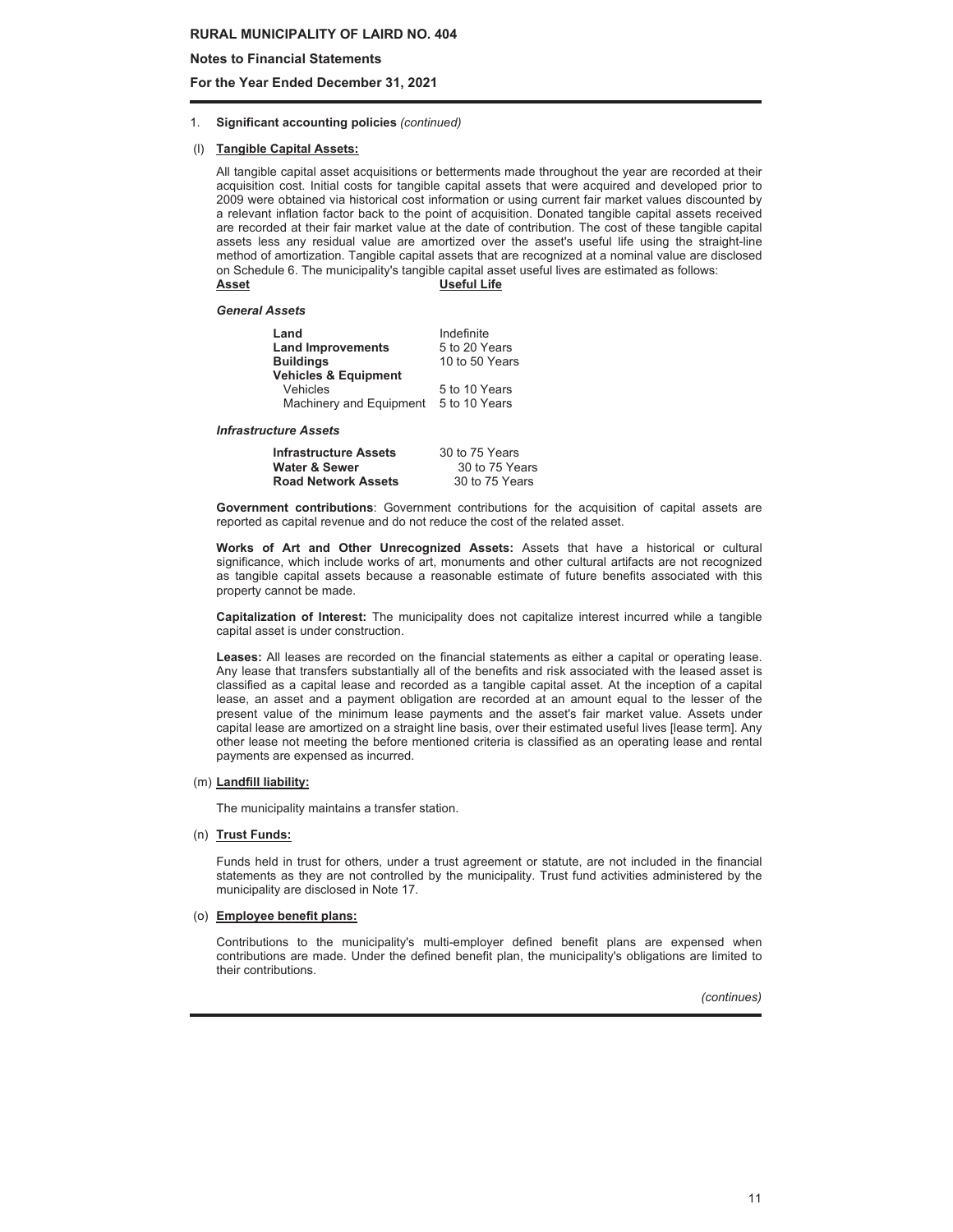#### **Notes to Financial Statements**

**For the Year Ended December 31, 2021**

1. **Significant accounting policies** *(continued)*

#### (p) **Liability for Contaminated Sites:**

Contaminated sites are a result of contamination being introduced into air, soil, water or sediment of a chemical, organic or radioactive material or live organism that exceeds an environmental standard. The liability is recorded net of any expected recoveries. A liability for remediation of contaminated sites is recognized when all the following criteria are met:

- a) an environmental standard exists;
- b) contamination exceeds the environmental standard;
- c) The municipality:
	- i. is directly responsible; or
	- ii. accepts responsibility;
- d) it is expected that future economic benefits will be given up; and
- e) a reasonable estimate of the amount can be made.

Any revisions to an amount previously recognized are accounted for in the period in which the revisions are made.

#### (q) **Measurement Uncertainty:**

The preparation of financial statements in conformity with Canadian public sector accounting standards requires management to make estimates and assumptions that affect the reported amount of assets and liabilities and disclosure of contingent assets and liabilities at the date of the financial statements, and the reported amounts of revenue and expenditures during the period. Accounts receivable are stated after evaluation as to their collectability and an appropriate allowance for doubtful accounts is provided where considered necessary.

The measurement of materials and supplies are based on estimates of volume and quality. The 'Opening Asset costs' of tangible capital assets have been estimated where actual costs were not available. Amortization is based on the estimated useful lives of tangible capital assets.

These estimates and assumptions are reviewed periodically and, as adjustments become necessary they are reported in earnings in the periods in which they become known.

#### (r) **Basis of segmentation/Segment report:**

The municipality follows the Public Sector Accounting Board's recommendations requiring financial information to be provided on a segmented basis. Municipal services have been segmented by grouping activities that have similar service objectives (by function). Revenues that are directly related to the costs of the function have been attributed to each segment. Interest is allocated to functions based on the purpose of specific borrowings.

The segments (functions) are as follows:

**General Government:** Provides for the administration of the municipality.

**Protective Services:** Comprised of expenses for Police and Fire protection.

**Transportation Services:** Responsible for the delivery of public works services related to the development and maintenance of roadway systems and street lighting.

**Environmental and Public Health:** The environmental segment provides waste disposal and other environmental services. The public health segment provides for expenses related to public health services in the municipality.

**Planning and Development:** Provides for neighbourhood development and sustainability.

**Recreation and Culture:** Provides for community services through the provision of recreation and leisure services.

**Utility Services:** Provides for delivery of water, collecting and treating of wastewater and providing collection and disposal of solid waste.

#### (s) **Budget Information:**

Budget information is presented on a basis consistent with that used for actual results. The budget was approved by Council on April 28, 2021.

*(continues)*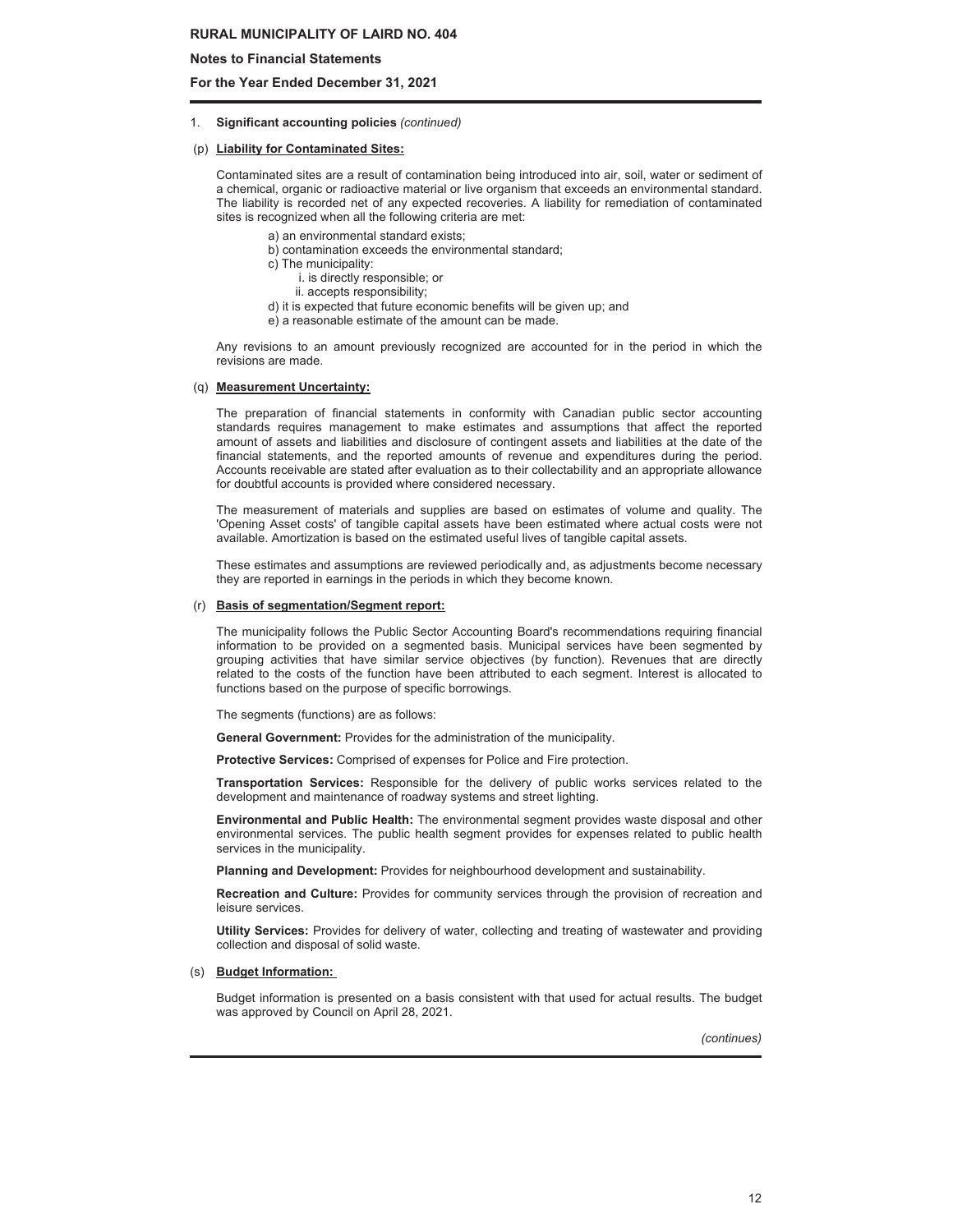#### **Notes to Financial Statements**

**For the Year Ended December 31, 2021**

- 1. **Significant accounting policies** *(continued)*
- (t) **New Accounting Standards and Amendments to Standards:**

#### **Future Accounting Standards, Effective for fiscal years beginning on or after April 1, 2022:**

**PS 1201 Financial Statement Presentation**, replaces PS 1200 with revised general reporting principles and standards of presentation and disclosure in government financial statements. Requires a new statement of re-measurement gains and losses separate from the statement of operations arising from the re-measurement of financial instruments and items denominated in foreign currencies, as well as the government's proportionate share of other comprehensive income that arises when a government includes the results of government business enterprises and partnerships. Effective in the period PS 3450 and PS 2601 are adopted. Effective in the period PS 3450 and PS 2601 are adopted.

**PS 2601 Foreign Currency Translation**, replaces PS 2600 with revised guidance on the recognition, presentation and disclosure of transactions that are denominated in a foreign currency. Requires that monetary assets and liabilities denominated in a foreign currency and non-monetary items included in the fair value category, denominated in a foreign currency, be adjusted to reflect the exchange rates in effect at the financial statement date. Unrealized gains and losses are to be presented in the statement of re-measurement gains and losses.

**PS 3041 Portfolio Investments**, replaces PS 3040 with revised guidance on accounting for, and presentation and disclosure of, portfolio investments. Removes the distinction between temporary and portfolio investments. Upon adoption of PS 3450 and PS 3041, PS 3030, Temporary Investments, will no longer apply. Effective in the period PS 3450, PS 2601 and PS 1201 are adopted.

**PS 3450 Financial Instruments**, a new standard establishing guidance on the recognition, measurement, presentation and disclosure of financial instruments, including derivatives. The standard requires fair value measurement of derivatives and equity instrument that are quoted in an active market; all other financial instruments can be measured at cost/amortized cost or fair value at the election of the government. Unrealized gains and losses are presented in a new statement of re-measurement gains and losses. There is the requirement to disclose the nature and extent of risks arising from financial instruments and clarification is given for the derecognition of financial liabilities.

**PS 3280 Asset Retirement Obligations**, a new standard establishing guidance on the accounting and reporting of legal obligations associated with the retirement of tangible capital assets controlled by a government or government organization. A liability for a retirement obligation can apply to tangible capital assets either in productive use or no longer in productive use. As this standard includes solid waste landfill sites active and post-closing obligations, upon adoption of this new standard, existing Solid Waste Landfill Closure and Post-Closure Liability section PS 3270 will be withdrawn.

#### **Effective for fiscal years beginning on or After April 1, 2023:**

**PS 3400, Revenue**,a new standard establishing guidance on how to account for and report on revenue. The standard provides a framework for recognizing, measuring and reporting revenues that arise from transactions that include performance obligations and transactions that do not have performance obligations. Performance obligations are enforceable promises to provide specific goods or services to a specific payer.

The extent of the impact on adoption of these future standards is not known at this time.

| <b>Cash and Temporary Investments</b>       |             |             |
|---------------------------------------------|-------------|-------------|
|                                             | 2021        | 2020        |
| Cash<br>Temporary Investments               | \$2,497,126 | \$2,159,660 |
| <b>Restricted Cash</b>                      | -           |             |
| <b>Total Cash and Temporary Investments</b> | 2.497.126   | \$2.159.660 |

Cash and temporary investments include balances with banks, term deposits, marketable securities and short-term investments with maturities of three months or less. Cash subject to restrictions that prevent its use for other then specific current purposes is included in restricted cash.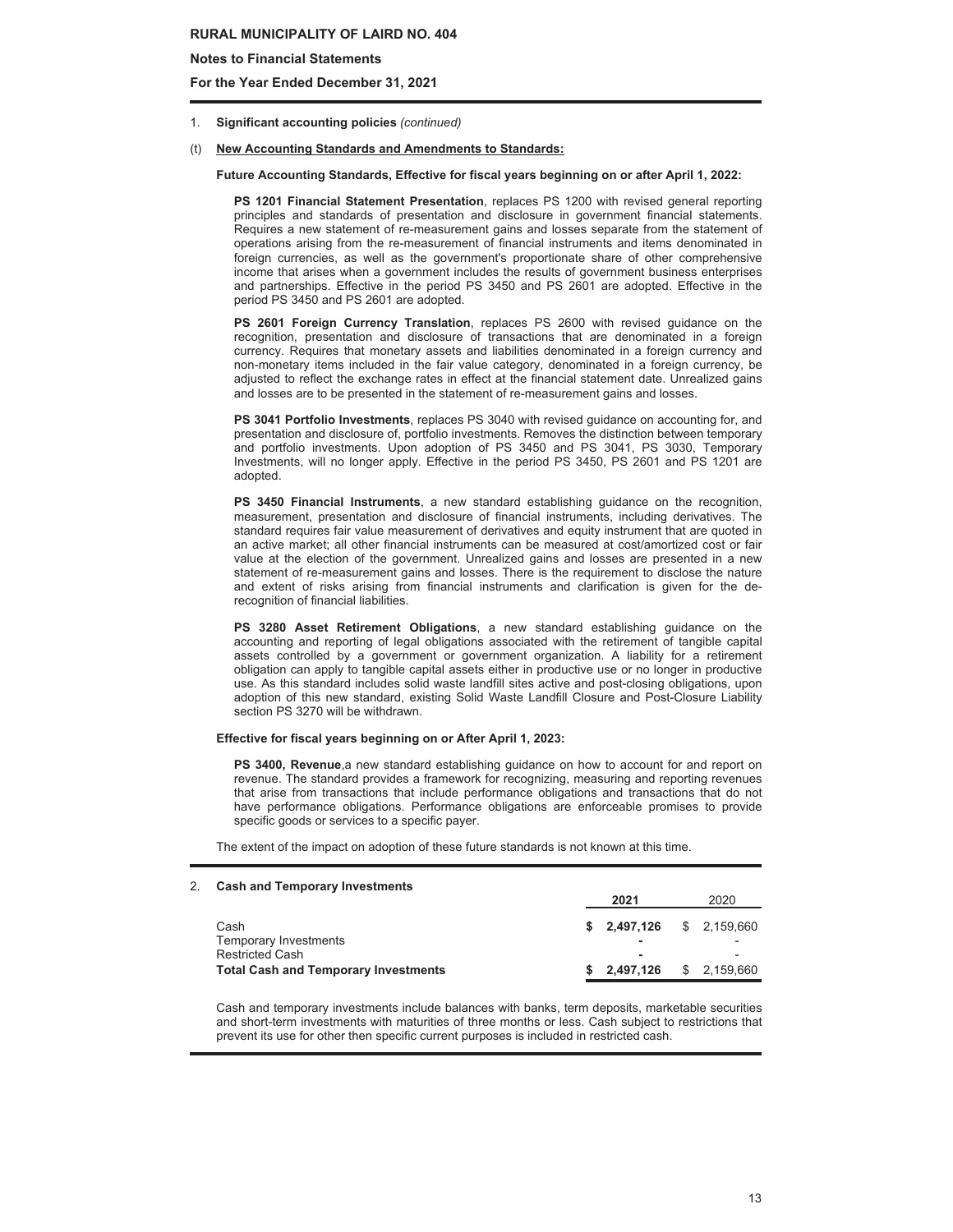#### **Notes to Financial Statements**

#### **For the Year Ended December 31, 2021**

| 3. | <b>Taxes Receivable - Municipal</b>                                         |                     |                                        |
|----|-----------------------------------------------------------------------------|---------------------|----------------------------------------|
|    |                                                                             | 2021                | 2020                                   |
|    | Municipal                                                                   |                     |                                        |
|    | - current                                                                   | \$<br>59,692        | \$<br>81,224                           |
|    | - arrears                                                                   | 44,096              | 52,921                                 |
|    | Less - allowance for uncollectibles                                         | 103,788<br>(2, 290) | 134,145<br>(2,290)                     |
|    | Total municipal taxes receivable                                            | 101,498             | 131,855                                |
|    | School                                                                      |                     |                                        |
|    | - current                                                                   | 23,875              | 32,258                                 |
|    | - arrears                                                                   | 9,559               | 12,219                                 |
|    | Total school taxes receivable                                               | 33,434              | 44,477                                 |
|    | Other (Hail)                                                                | (2, 568)            | 963                                    |
|    | Total taxes and grants in lieu receivable                                   | 132,364             | 177,295                                |
|    | Deduct taxes receivable to be collected on behalf of other<br>organizations | (33, 577)           | (45, 440)                              |
|    |                                                                             |                     |                                        |
|    | <b>Total Taxes Receivable - Municipal</b>                                   | \$<br>98,787        | \$<br>131,855                          |
| 4. | <b>Other Accounts Receivable</b>                                            |                     |                                        |
|    |                                                                             | 2021                | 2020                                   |
|    | <b>Federal Government</b>                                                   | \$<br>21,672        | \$<br>24,840                           |
|    | <b>Provincial Government</b>                                                |                     |                                        |
|    | <b>Local Government</b><br>Utility                                          |                     |                                        |
|    | Trade                                                                       | (37)                | 12,308                                 |
|    | Other                                                                       |                     | ÷                                      |
|    | <b>Total Other Accounts Receivable</b>                                      | 21,635              | 37,148                                 |
|    | Less: allowance for uncollectibles                                          |                     | $\overline{\phantom{0}}$               |
|    | <b>Net Other Accounts Receivable</b>                                        | \$<br>21,635        | \$<br>37,148                           |
|    |                                                                             |                     |                                        |
| 5. | <b>Land for Resale</b>                                                      | 2021                | 2020                                   |
|    |                                                                             |                     |                                        |
|    | Tax Title Property<br>Allowance for market value adjustment                 | \$<br>٠<br>٠        | \$<br>$\overline{a}$<br>$\overline{a}$ |
|    | Net Tax Title Property                                                      | ä,                  | $\overline{a}$                         |
|    |                                                                             |                     |                                        |
|    | <b>Land for Resale</b>                                                      |                     |                                        |
|    | Allowance for market value adjustment                                       |                     |                                        |
|    | Net Other Land                                                              | $\blacksquare$      | $\overline{\phantom{a}}$               |
|    | <b>Total Land for Resale</b>                                                | \$                  | \$                                     |
|    |                                                                             |                     |                                        |
| 6. | <b>Investments</b>                                                          |                     |                                        |
|    |                                                                             | 2021                | 2020                                   |
|    | S.A.R.M. Liability Insurance IAssetment                                     | \$<br>33,190        | \$<br>31,883                           |
|    | <b>SARM Property Insurance InvestAsset</b>                                  | 23,673              | 20,801                                 |
|    | <b>Total Investments</b>                                                    | \$<br>56,863        | \$<br>52,684                           |

The long term investments in the Saskatchewan Association of Rural Municipalities - Self Insurance Fund are accounted for on the equity basis. The balance represents the balances receivable should the municipality decide to leave the self-insurance program and includes upfront contributions to the plan, additional premium payments, allocations of investment income on the funds on deposit, selfinsurance claims paid and other claims administration costs. The municipality has the ability to withdraw from the plan with notice. Beyond the return of the municipality's fund balance, it has no further claim to the residual net assets of SARM.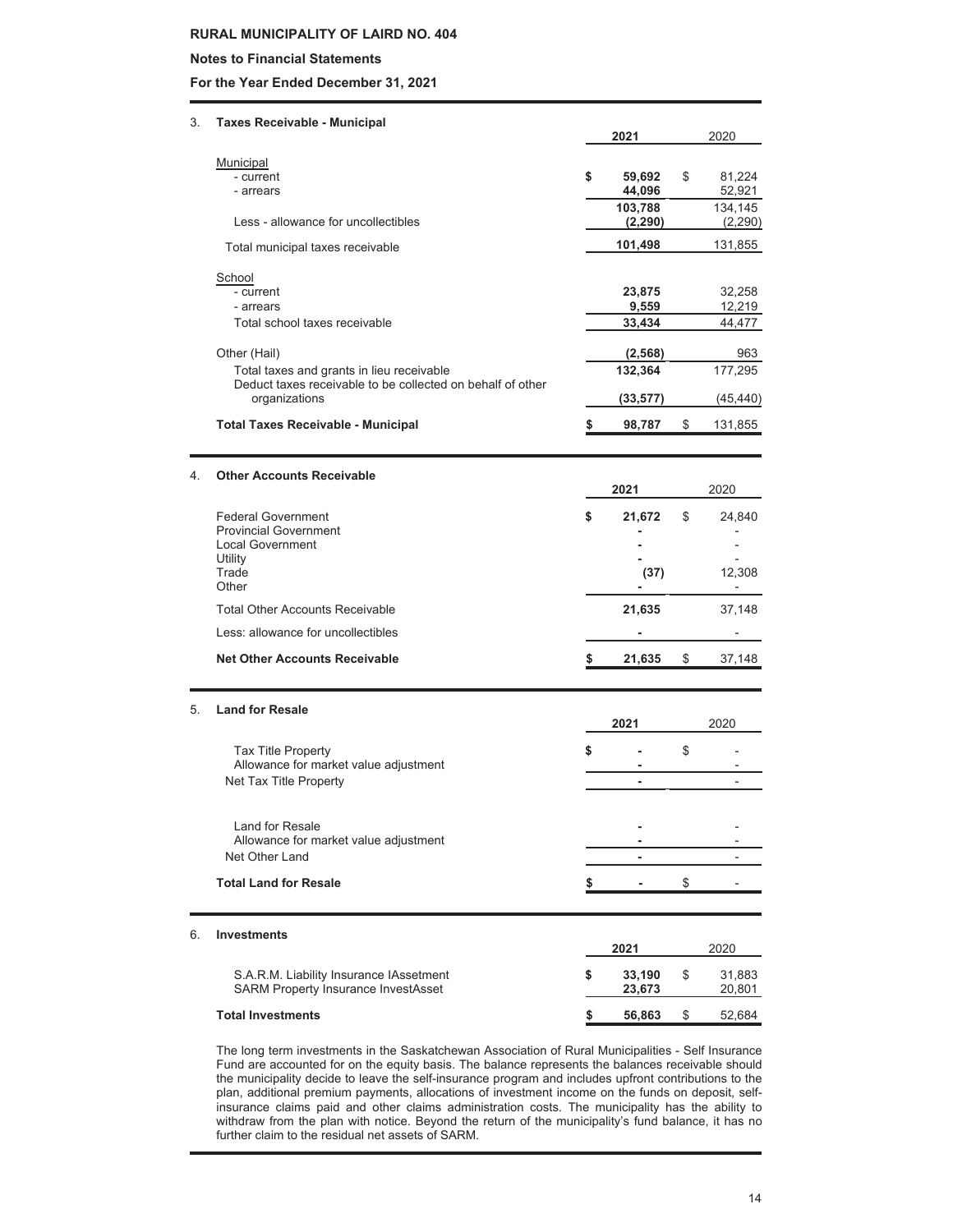#### **Notes to Financial Statements**

**For the Year Ended December 31, 2021**

# 7. **Debt Charges Recoverable 2021** 2020 Current debt charges recoverable **\$ -** \$ - **Non-current debt charges recoverable Total Debt Charges Recoverable**  $\frac{1}{2}$  **-**  $\frac{1}{2}$

This note does not pertain to this municipality.

#### 8. **Bank Indebtedness**

#### **Credit Arrangements**

At December 31, 2021, the municipality had lines of credit totaling \$1,000,000, none of which were drawn. The following has been collateralized in connection with this line of credit: -- General security agreement

#### 9. **Deferred Revenue**

|                                                         | 2021   | 2020 |
|---------------------------------------------------------|--------|------|
| Balance - Beginning of Year                             | \$     | \$   |
| Additions during the year<br>Reductions during the year | 80,033 |      |
| Balance - End of Year                                   | 80,033 |      |
|                                                         | 80,033 | \$   |
| 10. Accrued Landfill Costs                              |        |      |
|                                                         | 2021   | 2020 |
| <b>Environmental Liabilities</b>                        |        | S    |

As the municipality only maintains a transfer station, it has no accrued landfill costs.

#### 11. **Liability for Contaminated Sites**

The municipality does not currently have a liability for any contaminated sites in the community. All properties that have environmentally risky histories are still under the ownership of the corporation or individual that operated on the property and all property tax and/or other liabilities to the municipality are current. There is currently no risk that any of these properties will become the responsibility of the municipality.

#### 12. **Long-term Debt**

The debt limit of the municipality is \$2,053,994. The debt limit for a municipality is the total amount of the municipality's own source revenues for the preceding year (The Municipalities Act Section 161(1)).

Bank loan is repayable to Affinity Credit Union in monthly payments of \$5,616 and bears interest at a rate of 3.99% per annum. The loan matures in 2022.

Future principal and interest payments are as follows:

|                     |   | Principal |      | 2021   |
|---------------------|---|-----------|------|--------|
| $\frac{Year}{2022}$ | S | 59,990    | - \$ | 59,990 |
|                     |   |           |      |        |
|                     | æ | 59,990    | - S  | 59,990 |
|                     |   |           |      |        |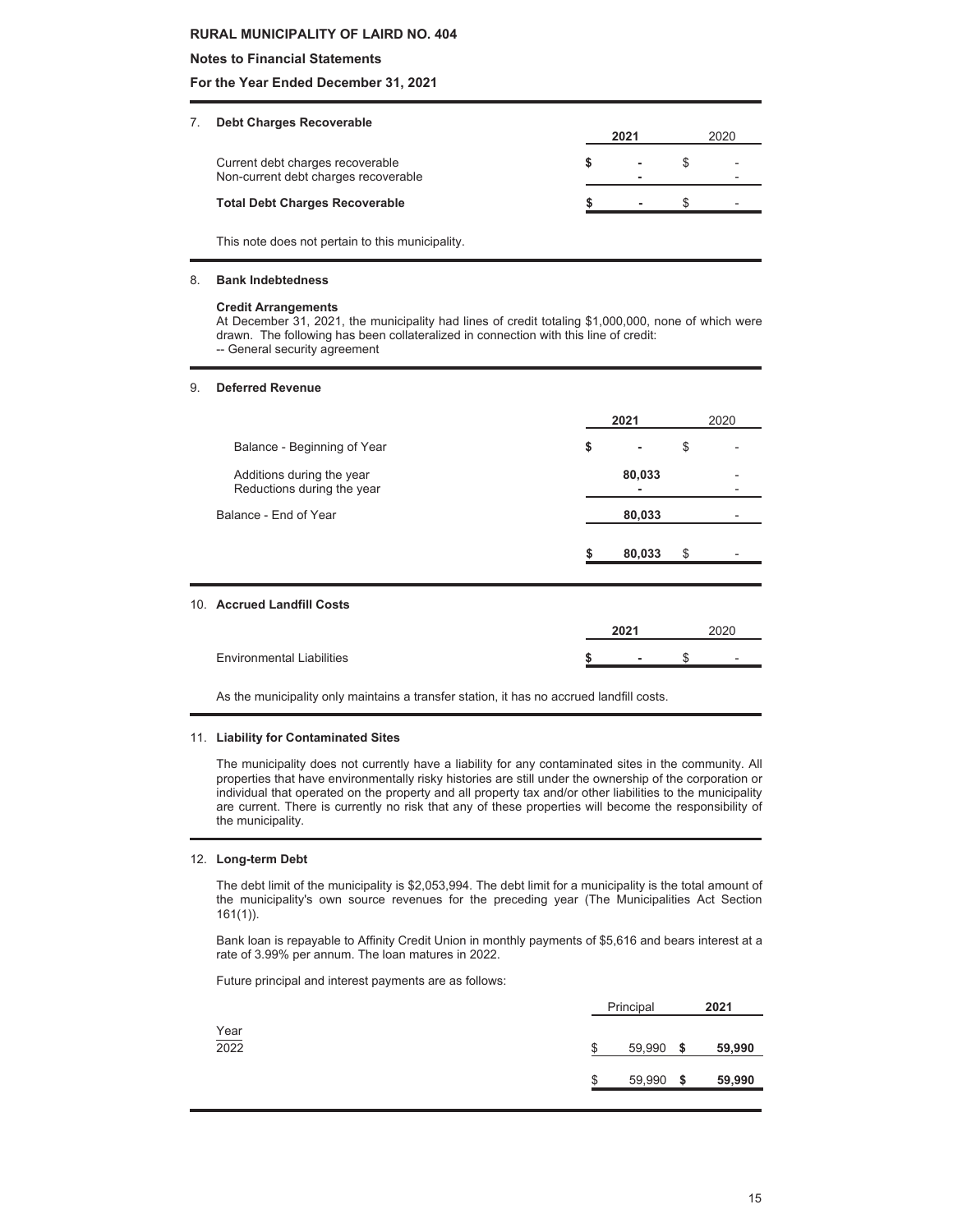#### **Notes to Financial Statements**

#### **For the Year Ended December 31, 2021**

#### 13. **Lease Obligations**

This note does not pertain to this municipality.

|  |  | 14. Other Non-financial Assets |
|--|--|--------------------------------|
|--|--|--------------------------------|

**2021** 2020

This note does not pertain to this municipality.

#### 15. **Contingent Liabilities**

This note does not pertain to this municipality.

#### 16. **Pension Plan**

The municipality is an employer member of the Municipal Employee Pension Plan (MEPP), which is a multi-employer defined benefit pension plan. The Commission of MEPP, representing plan member employers, is responsible for overseeing the management of the pension plan, including investment of assets and administration of benefits. The municipality pension expense in 2021 was \$41,632. The benefits accrued to the municipality's employees from MEPP are calculated using the following: pensionable years of service, highest average salary, and the plan accrual rate.

Every three years, an actuarial valuation is performed to assess the financial position of the plan and the adequacy of plan funding. Any actuarially determined deficiency is the responsibility of the participating employers and employees, which could affect future contribution rates and/or benefits. Contributions to MEPP are not segregated in separate accounts or restricted to provide benefits to the employees of a particular employer. As a result, individual employers are not able to identify their share of the underlying assets and liabilities, and the net pension assets or liabilities for the plan are not recognized in these financial statements. Rather, the plan is accounted for as a defined contribution plan where the contributions are expensed when made.

|                                                                                                                                                                                               | 2021                 | 2020                                |
|-----------------------------------------------------------------------------------------------------------------------------------------------------------------------------------------------|----------------------|-------------------------------------|
| Details of MEPP<br>Number of active members                                                                                                                                                   | 10                   | 10                                  |
| Member contribution rates (percentage of salary):<br>Employee contribution - general members<br>Employer contribution - general members<br>Employee contribution - designated members (police | $9.00\%$<br>$9.00\%$ | 9.00%<br>$9.00\%$                   |
| officers and firefighters)<br>Employer contribution - designated members (police                                                                                                              | $12.50\%$            | 12.50%                              |
| officers and fire fighters)                                                                                                                                                                   | 12.50%               | 12.50%                              |
| Member contributions for the year<br>Employer contributions for the year                                                                                                                      | 41,632<br>41,632     | 40,801<br>40.801                    |
| Financial position of the plan:<br>Plan assets<br><b>Plan liabilities</b><br>Plan surplus                                                                                                     | s                    | 3,221,425,000<br>2,382,526,000<br>ፍ |

\*\*\*\* 2021 MEPP financial information is not yet available.

2021 year's maximum pensionable amount (YMPE) \$61,600 (2020 - \$58,700)

#### 17. **Trusts Administered by the Municipality**

A summary of trust fund activity by the municipality during the year is as follows:

|                                                                      |   | 2021 |   | 2020 |
|----------------------------------------------------------------------|---|------|---|------|
| Balance - Beginning of Year<br>Revenue (specify)<br>Interest revenue | S |      | S |      |
| Subtotal<br>Expenditure (specify)                                    |   |      |   |      |
| <b>Balance - End of Year</b>                                         |   |      |   |      |
| This note does not pertain to this municipality.                     |   |      |   |      |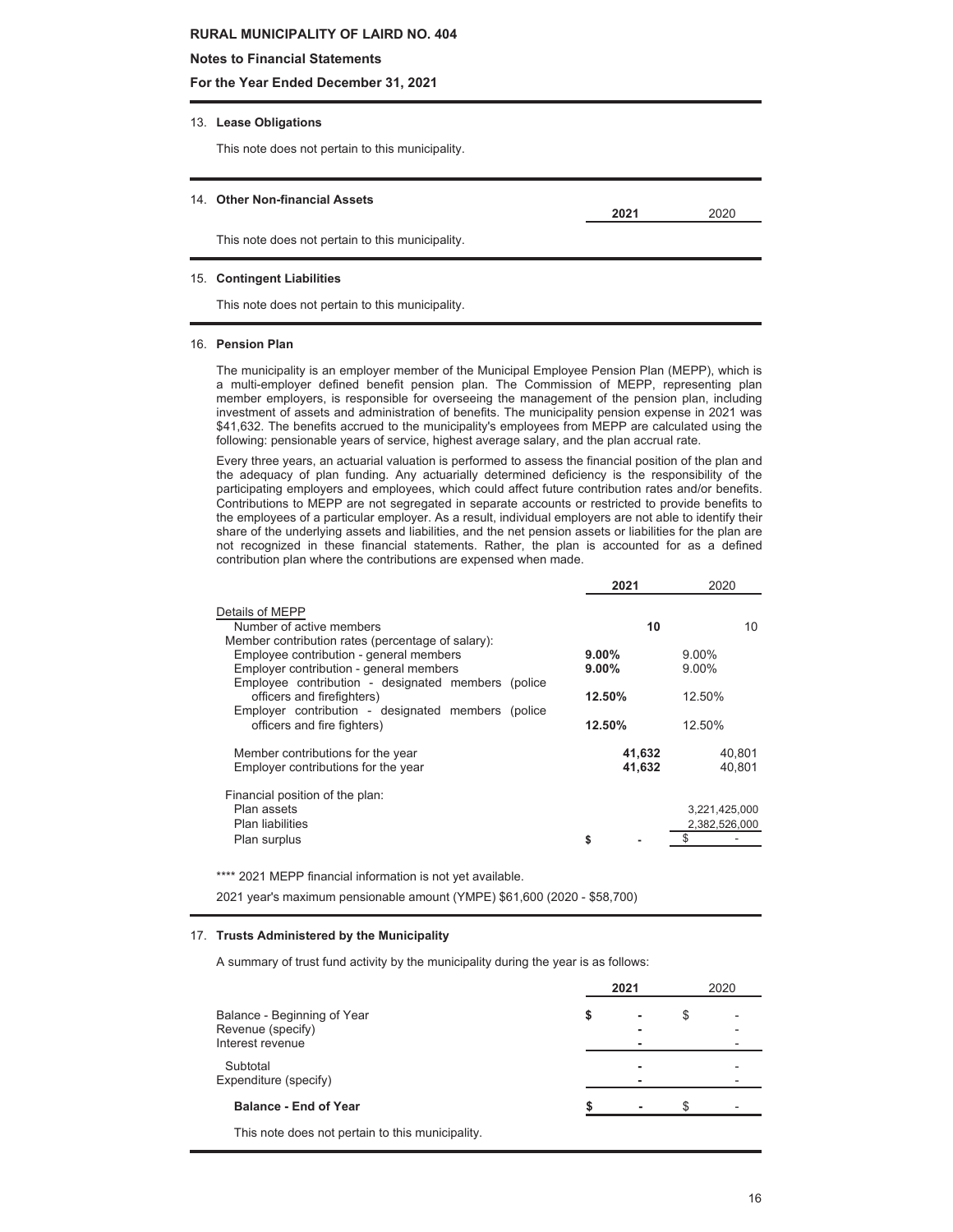#### **Notes to Financial Statements**

#### **For the Year Ended December 31, 2021**

#### 18. **Related Parties**

This note does not pertain to this municipality.

#### 19. **Contingent Assets**

Contingent assets are not recorded in the financial statements.

#### 20. **Restructuring Transactions**

This note does not pertain to this municipality.

#### 21. **Budget Data**

The reconciliation of the approved budget for the current year to the budget figures reported in these financial statements is as follows:

|                                            | 2021      |
|--------------------------------------------|-----------|
| Budget surplus per Statement of Operations | 19,850    |
| Less: Capital expenditures                 | (73, 827) |
|                                            | (53, 977) |

#### 22. **Impacts of COVID-19**

The outbreak of a novel strain of coronavirus ("COVID-19") was declared a global pandemic by the World Health Organization in March 2020. COVID-19 has severely impacted many economies around the globe. In many countries, including Canada, businesses were forced to cease or limit operations for long periods of time. Measures taken to contain the spread of the virus, including travel bans, quarantines, social distancing, and closures of non-essential services have triggered significant disruptions to businesses worldwide, resulting in an economic slowdown. Global stock markets have also experienced great volatility and a significant weakening. Governments and central banks have responded with monetary and fiscal interventions to stabilize economic conditions.

There have been no disruptions to tax revenue nor operational expense aside from additional costs for personal protective equipment. It is not possible to reliably estimate the duration and severity of these consequences as well as their impact on the financial position and results of the Municipality for future periods.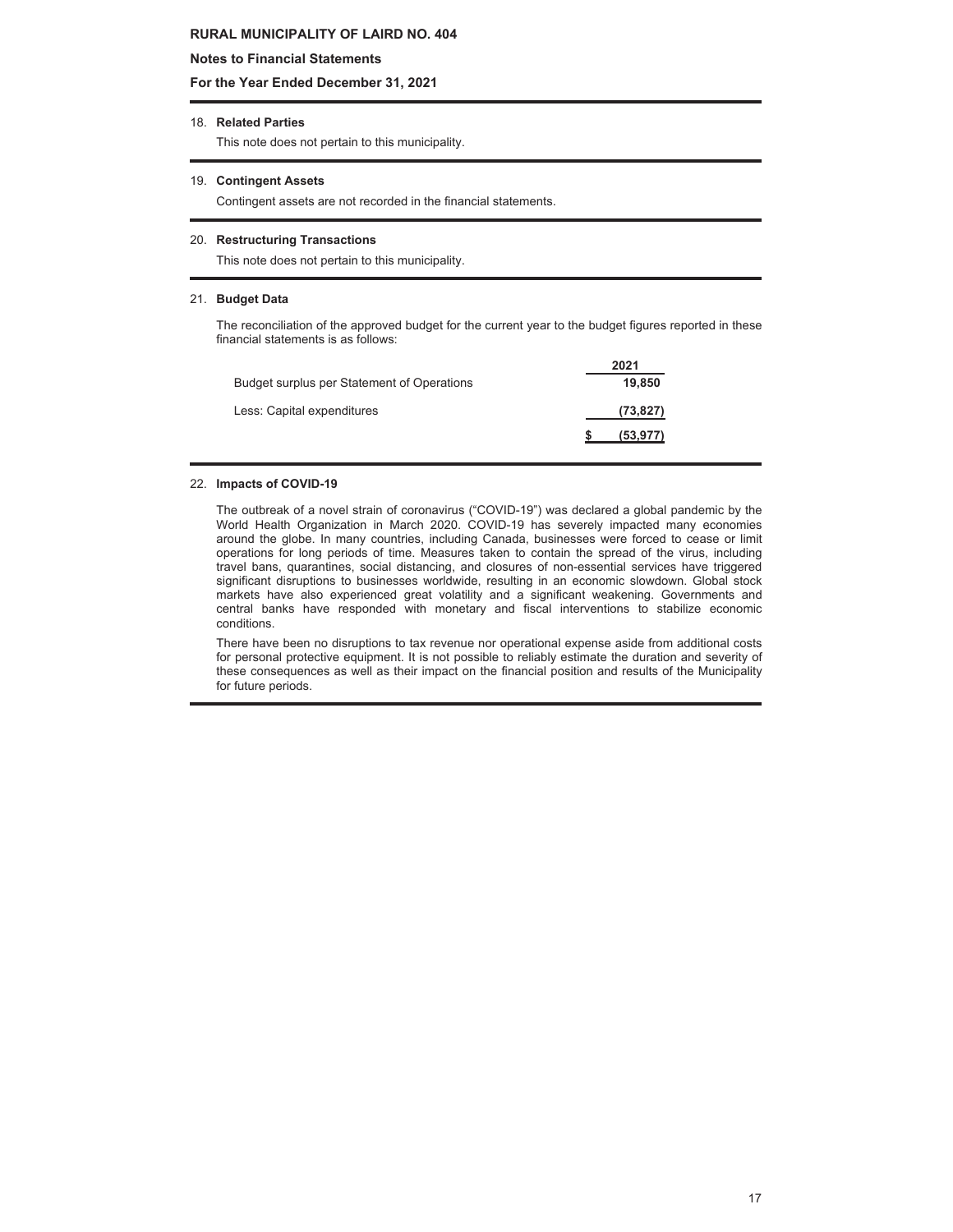RURAL MUNICIPALITY OF LAIRD NO. 404 **RURAL MUNICIPALITY OF LAIRD NO. 404** For the Year Ended December 31, 2021 **For the Year Ended December 31, 2021** Notes to Financial Statements **Notes to Financial Statements**

# 23. Contractual Rights 23. **Contractual Rights**

This note does not pertain to this municipality. This note does not pertain to this municipality.

Contractual rights are rights to economic resources arising from contracts or agreements that will<br>result in an asset and revenue in the future. Significant contractual rights of the municipality are as<br>follows: (all lease result in an asset and revenue in the future. Significant contractual rights of the municipality are as Contractual rights are rights to economic resources arising from contracts or agreements that will follows: (all lease shown are net of GST)

| 2020                                                              |      |      |      |            |                      |                                                                                                                                                                                                                                                  |                     |
|-------------------------------------------------------------------|------|------|------|------------|----------------------|--------------------------------------------------------------------------------------------------------------------------------------------------------------------------------------------------------------------------------------------------|---------------------|
|                                                                   | 2021 | 2022 | 2023 | Thereafter | Maturity Date        | <b>Current Year</b><br><b>Total</b>                                                                                                                                                                                                              | Prior Year<br>Total |
|                                                                   |      |      |      |            |                      |                                                                                                                                                                                                                                                  |                     |
|                                                                   |      |      |      |            |                      |                                                                                                                                                                                                                                                  |                     |
| The municipality has entered into multiple-year contracts for the |      |      |      |            |                      |                                                                                                                                                                                                                                                  |                     |
| 2021                                                              |      | 2023 | 2024 | Thereafter | <b>Maturity Date</b> | <b>Current Year</b><br><b>Total</b>                                                                                                                                                                                                              | Prior Year<br>Total |
|                                                                   |      | 2022 |      |            |                      | delivery of services and the construction of tangible capital assets. These contractual<br>obligations will become liabilities in the future when the terms of the contracts are met. Significant contractual obligations and commitments of the |                     |

See notes to financial statements See notes to financial statements

See Note 13 for Capital Lease Obligations

See Note 13 for Capital Lease Obligations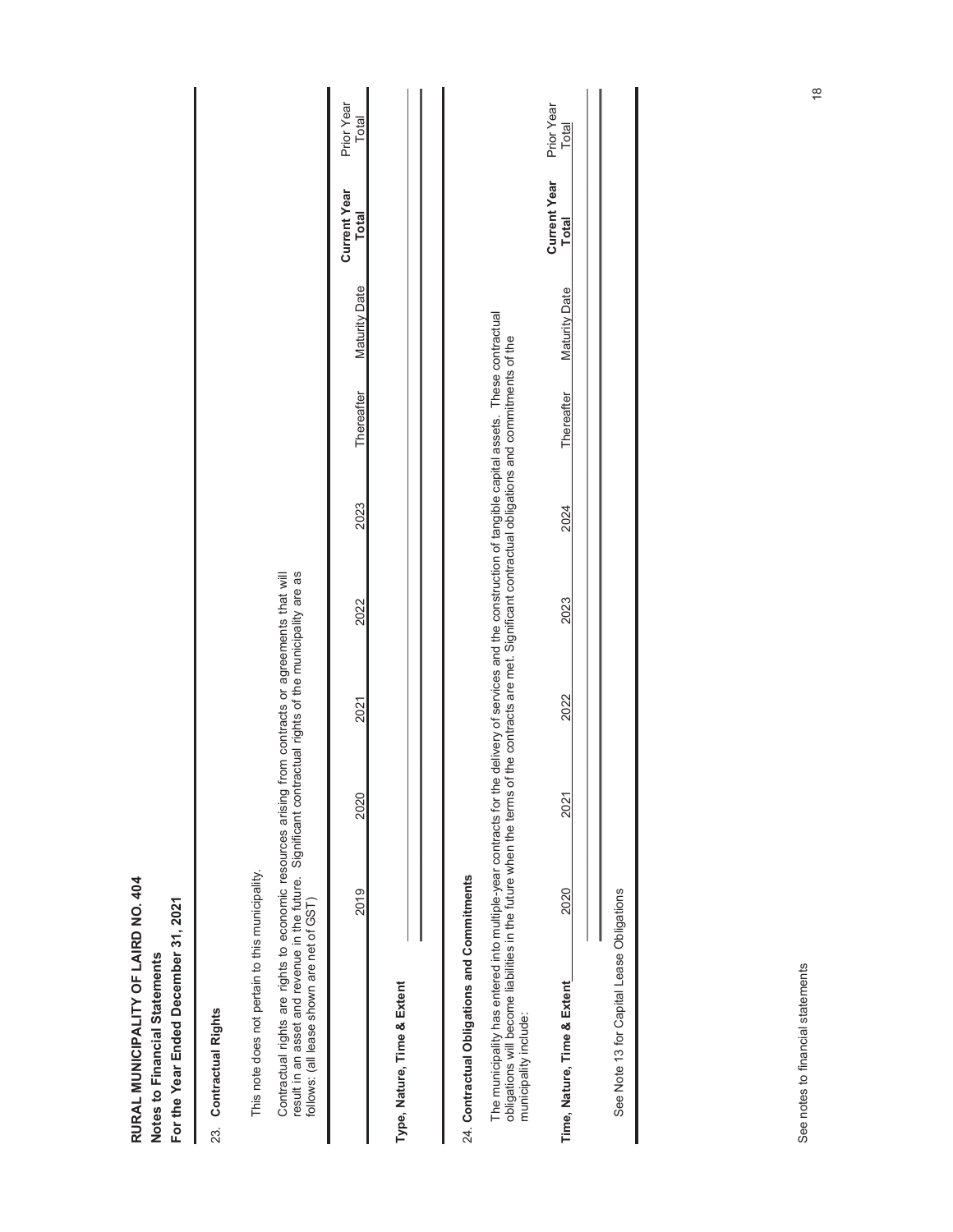## **Schedule ofTaxes and Other Unconditional Revenue**

**As at December 31, 2021 Schedule 1**

|                                                                                                                                 | <b>Budget</b><br>2021                   | 2021                                      | 2020                                      |
|---------------------------------------------------------------------------------------------------------------------------------|-----------------------------------------|-------------------------------------------|-------------------------------------------|
|                                                                                                                                 |                                         |                                           |                                           |
| <b>TAXES</b>                                                                                                                    |                                         |                                           |                                           |
| General municipal tax levy<br>Abatements and adjustments<br>Discount on current year taxes                                      | \$<br>1,800,000<br>(25,000)<br>(69,000) | \$<br>1,879,014<br>(11, 402)<br>(72, 716) | \$<br>1,793,467<br>(12, 436)<br>(68, 550) |
| <b>Net Municipal Taxes</b><br>Potash tax share<br>Trailer license fees<br>Penalties on tax arrears<br>Special tax levy<br>Other | 1,706,000<br>10,000                     | 1,794,896<br>8,209                        | 1,712,481<br>10,120                       |
| <b>Total Taxes</b>                                                                                                              | 1,716,000                               | 1,803,105                                 | 1,722,601                                 |
| <b>UNCONDITIONAL GRANTS</b><br>Revenue Sharing<br>Organized Hamlet<br>Other - Safe Restart Program                              | 311,850                                 | 311,852                                   | 316,343<br>82,740                         |
| <b>Total Unconditional Grants</b>                                                                                               | 311,850                                 | 311,852                                   | 399,083                                   |
| <b>GRANTS IN LIEU OF TAXES</b><br>Federal                                                                                       |                                         |                                           |                                           |
| Provincial<br>S.P.C. Electrical<br>SaskEnergy Gas<br>Transgas<br><b>Central Services</b><br>SaskTel<br>Other                    | 270<br>6,600                            | 6,517                                     | 272                                       |
| Local/Other<br><b>Housing Authority</b><br>C.P.R. Mainline<br><b>Treaty Land Entitlement</b><br>Other                           |                                         |                                           |                                           |
| <b>Other Government Transfers</b><br>S.P.C. Surcharge<br>Sask Energy Surcharge<br>Other                                         |                                         |                                           |                                           |
| <b>Total Grants in Lieu of Taxes</b>                                                                                            | 6,870                                   | 6,517                                     | 272                                       |
| TOTAL TAXES AND OTHER UNCONDITIONAL<br><b>REVENUE</b>                                                                           | \$<br>2,034,720                         | \$2,121,474                               | \$2,121,956                               |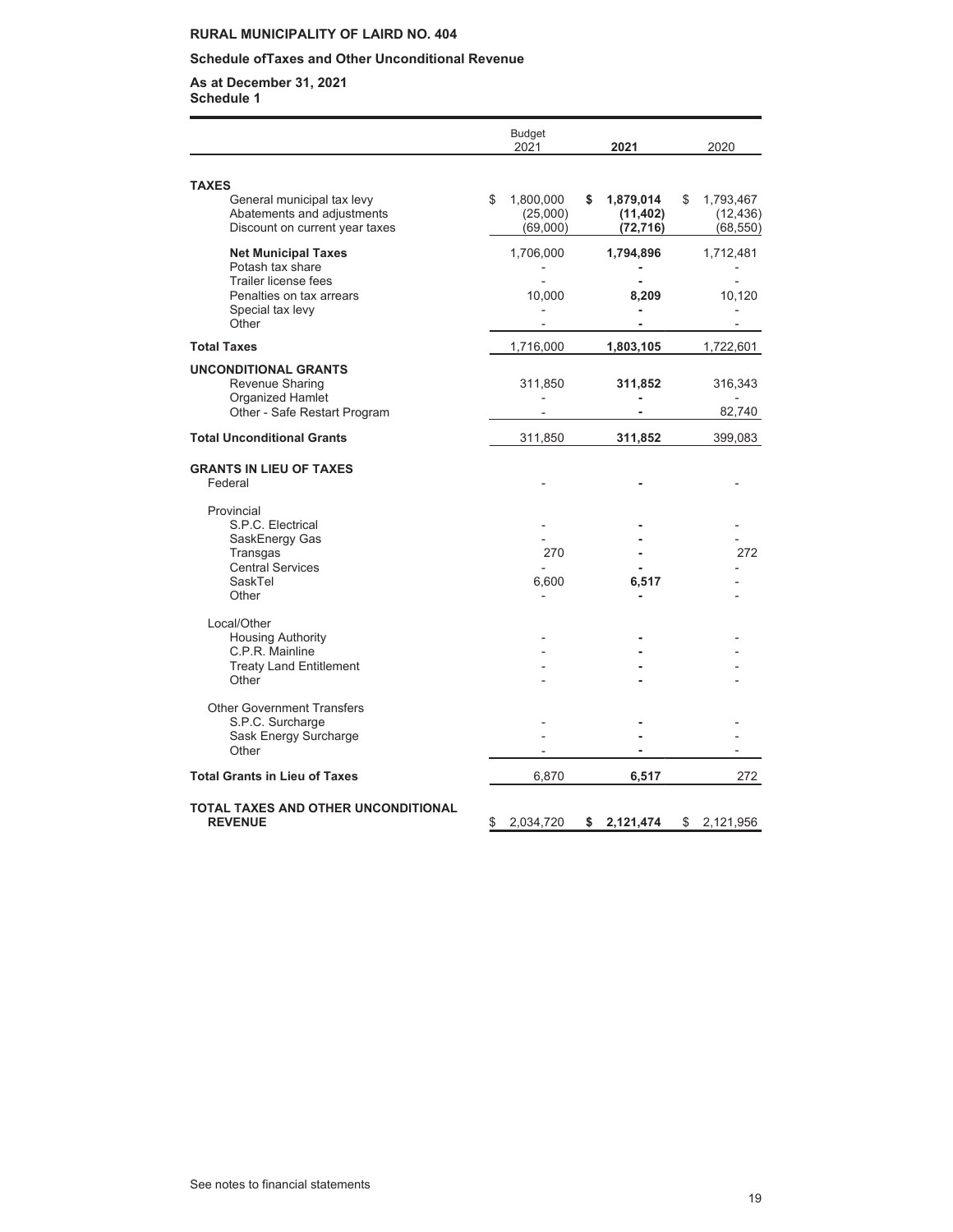# **Schedule of Operating and Capital Revenue by Function**

**As at December 31, 2021 Schedule 2 - 1**

|                                                                               | <b>Budget</b><br>2021              | 2021            | 2020                               |
|-------------------------------------------------------------------------------|------------------------------------|-----------------|------------------------------------|
| <b>GENERAL GOVERNMENT SERVICES</b><br>Operating                               |                                    |                 |                                    |
| Other Segmented Revenue                                                       |                                    |                 |                                    |
| Fees and charges                                                              | \$<br>100                          | \$              | \$                                 |
| - Custom work                                                                 |                                    |                 |                                    |
| - Sales of supplies<br>- Other - Permits/ Insurance proceeds                  | 2,000<br>16,400                    | 2,442<br>20,131 | 2,055<br>28,157                    |
| <b>Total Fees and Charges</b>                                                 | 18,500                             | 22,573          | 30,212                             |
| - Tangible capital asset sales - gain (loss)                                  | $\overline{\phantom{a}}$           |                 | $\overline{a}$                     |
| - Land sales - gain (loss)<br>- Investment income and commissions             |                                    |                 |                                    |
| - Other                                                                       | 10,500<br>$\overline{\phantom{a}}$ | 33,561<br>500   | 23,794<br>$\overline{\phantom{a}}$ |
| <b>Total Other Segmented Revenue</b>                                          | 29,000                             | 56,634          | 54,006                             |
| <b>Conditional Grants</b>                                                     |                                    |                 |                                    |
| - Student Employment                                                          |                                    |                 |                                    |
| - Other                                                                       |                                    |                 |                                    |
| <b>Total Conditional Grants</b>                                               |                                    |                 | $\overline{\phantom{a}}$           |
| <b>Total Operating</b>                                                        | 29,000                             | 56,634          | 54,006                             |
| Capital<br><b>Conditional Grants</b><br>- Federal Gas Tax                     |                                    |                 |                                    |
| - Canada/Sask Municipal Rural                                                 |                                    |                 |                                    |
| Infrastructure Fund                                                           |                                    |                 |                                    |
| - Provincial Disaster Assistance<br>- Other                                   |                                    |                 |                                    |
|                                                                               |                                    |                 |                                    |
| <b>Total Capital</b>                                                          |                                    |                 |                                    |
| <b>Total General Government Services</b>                                      | 29,000                             | 56,634          | 54,006                             |
|                                                                               |                                    |                 |                                    |
| <b>PROTECTIVE SERVICES</b>                                                    |                                    |                 |                                    |
| Operating<br>Other Segmented Revenue                                          |                                    |                 |                                    |
| Fees and charges                                                              | 9,500                              | 13,200          | 11,750                             |
| - Other                                                                       |                                    |                 |                                    |
|                                                                               |                                    |                 |                                    |
| <b>Total Fees and Charges</b><br>- Tangible capital asset sales - gain (loss) | 9,500                              | 13,200          | 11,750                             |
| - Other                                                                       | $\overline{\phantom{a}}$           | ä,              | $\overline{a}$                     |
| <b>Total Other Segmented Revenue</b>                                          | 9,500                              | 13,200          | 11,750                             |
| <b>Conditional Grants</b>                                                     |                                    |                 |                                    |
| - Student Employment                                                          |                                    |                 |                                    |
| - Local government<br>- Other                                                 |                                    |                 |                                    |
| <b>Total Conditional Grants</b>                                               |                                    |                 |                                    |
|                                                                               |                                    |                 |                                    |
| <b>Total Operating</b>                                                        | 9,500                              | 13,200          | 11,750                             |
| Capital                                                                       |                                    |                 |                                    |
| <b>Conditional Grants</b><br>- Federal Gas Tax                                |                                    |                 |                                    |
| - Provincial Disaster Assistance                                              |                                    |                 |                                    |
| - Local government                                                            |                                    |                 |                                    |
| - Other                                                                       |                                    |                 |                                    |
| <b>Total Capital</b>                                                          |                                    |                 |                                    |
|                                                                               |                                    |                 |                                    |
| <b>Total Protective Services</b>                                              | \$<br>9,500                        | \$<br>13,200    | \$<br>11,750                       |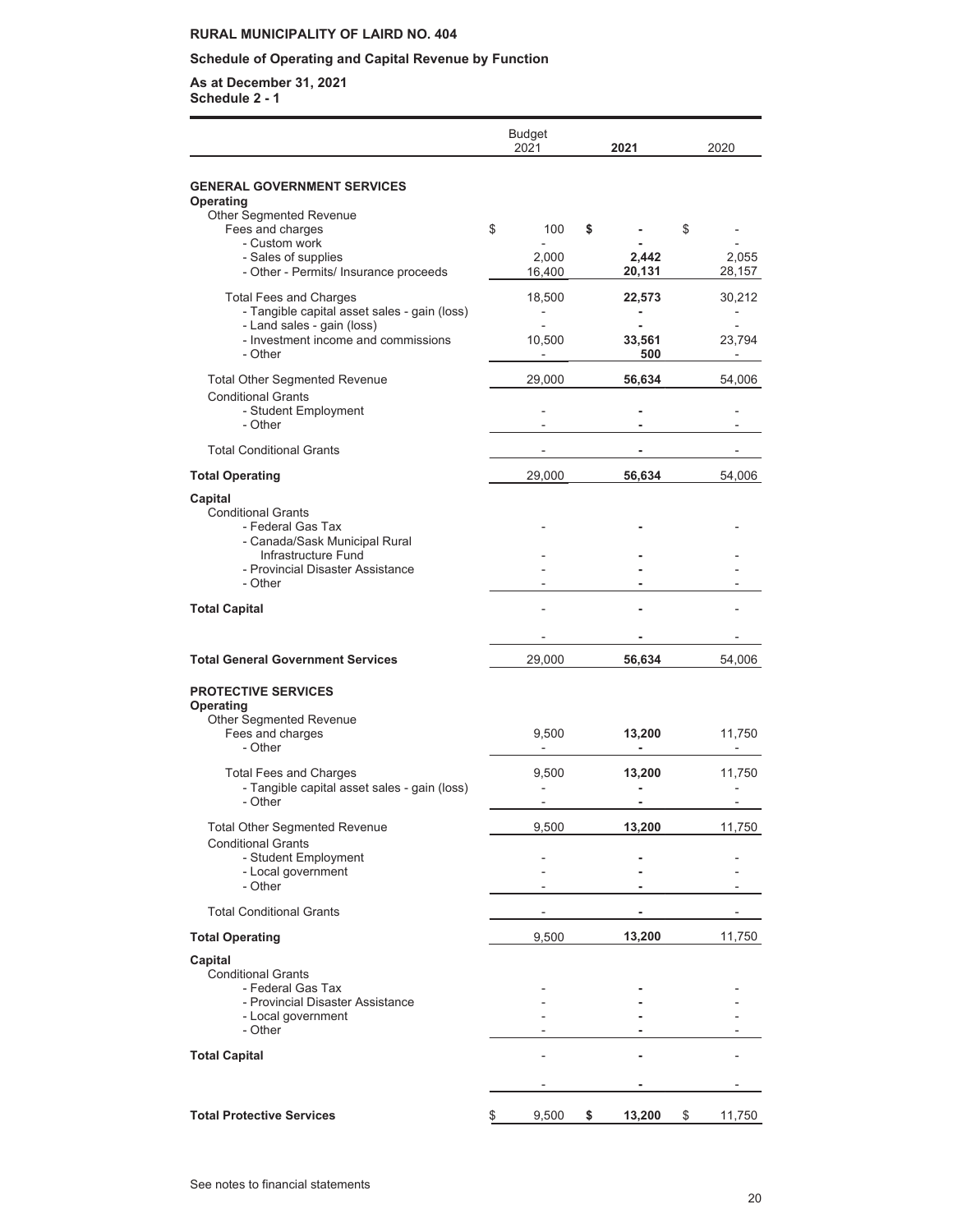# **Schedule of Operating and Capital Revenue by Function**

**As at December 31, 2021 Schedule 2 - 2**

|                                                                                          | Budget<br>2021                    | 2021                      | 2020                                          |
|------------------------------------------------------------------------------------------|-----------------------------------|---------------------------|-----------------------------------------------|
| <b>TRANSPORTATION SERVICES</b><br>Operating                                              |                                   |                           |                                               |
| Other Segmented Revenue<br>Fees and Charges<br>- Custom work                             | \$<br>13,500                      | \$<br>18,484              | \$<br>15,304                                  |
| - Sales of supplies<br>- Road Maintenance and Restoration                                | 12,000                            | 7,972                     | 11,713                                        |
| Agreements                                                                               | 5,000                             | 4,039                     | 9,080                                         |
| - Frontage<br>- Other                                                                    | $\overline{\phantom{0}}$          |                           | $\overline{\phantom{m}}$<br>$\overline{a}$    |
| <b>Total Fees and Charges</b><br>- Tangible capital asset sales - gain (loss)<br>- Other | 30,500<br>13,000<br>٠             | 30,495<br>8,474<br>$\sim$ | 36,097<br>162,545<br>$\overline{\phantom{a}}$ |
| <b>Total Other Segmented Revenue</b>                                                     | 43,500                            | 38,969                    | 198,642                                       |
| <b>Conditional Grants</b><br>- MREP (CTP)<br>- Student Employment<br>- Other             |                                   |                           |                                               |
| <b>Total Conditional Grants</b>                                                          |                                   |                           |                                               |
| <b>Total Operating</b>                                                                   | 43,500                            | 38,969                    | 198,642                                       |
| Capital                                                                                  |                                   |                           |                                               |
| <b>Conditional Grants</b><br>- Federal Gas Tax<br>- Canada/Sask Municipal Rural          | 82,700                            | 88,973                    | 122,750                                       |
| Infrastructure Fund<br>- Heavy Haul                                                      |                                   |                           |                                               |
| - MREP (Heavy Haul, CTP, Municipal Bridges)<br>- Provincial Disaster Assistance          | 94,000                            | 44,070                    | 44,070                                        |
| - Other (MEEP)                                                                           |                                   | $\blacksquare$            | 199,351                                       |
| <b>Total Capital</b>                                                                     | 176,700                           | 133,043                   | 366,171                                       |
|                                                                                          |                                   |                           | $\overline{\phantom{a}}$                      |
| <b>Total Transportation Services</b>                                                     | 220,200                           | 172,012                   | 564,813                                       |
| <b>ENVIRONMENTAL AND PUBLIC HEALTH SERVICES</b><br>Operating                             |                                   |                           |                                               |
| Other Segmented Revenue<br>Fees and Charges                                              | 100                               |                           |                                               |
| - Waste and Disposal Fees<br>- Other                                                     | 6,900<br>$\overline{\phantom{a}}$ | 9,434                     | 8,446                                         |
| <b>Total Fees and Charges</b>                                                            | 7,000                             | 9,434                     | 8.446                                         |
| - Tangible capital asset sales - gain (loss)<br>- Other                                  | 100                               | $\overline{\phantom{a}}$  | $\overline{\phantom{a}}$                      |
| <b>Total Other Segmented Revenue</b>                                                     | 7,100                             | 9,434                     | 8,446                                         |
| <b>Conditional Grants</b><br>- Student Employment                                        |                                   |                           |                                               |
| - Local government<br>- Other (PREP)                                                     | 3,800                             | 459                       | 3,880                                         |
| <b>Total Conditional Grants</b>                                                          | 3,800                             | 459                       | 3,880                                         |
| <b>Total Operating</b>                                                                   | 10,900                            | 9,893                     | 12,326                                        |
| Capital<br><b>Conditional Grants</b>                                                     |                                   |                           |                                               |
| - Federal Gas Tax<br>- TAPD                                                              |                                   |                           |                                               |
| - Transit for Disabled<br>- Provincial Disaster Assistance                               |                                   |                           |                                               |
| - Other (MMSW)                                                                           | 5,500                             | 6,776                     | 5,640                                         |
| <b>Total Capital</b>                                                                     | 5,500                             | 6,776                     | 5,640                                         |
|                                                                                          |                                   |                           |                                               |
| <b>Total Environmental and Public Health Services</b>                                    | \$<br>16,400                      | \$<br>16,669              | \$<br>17,966                                  |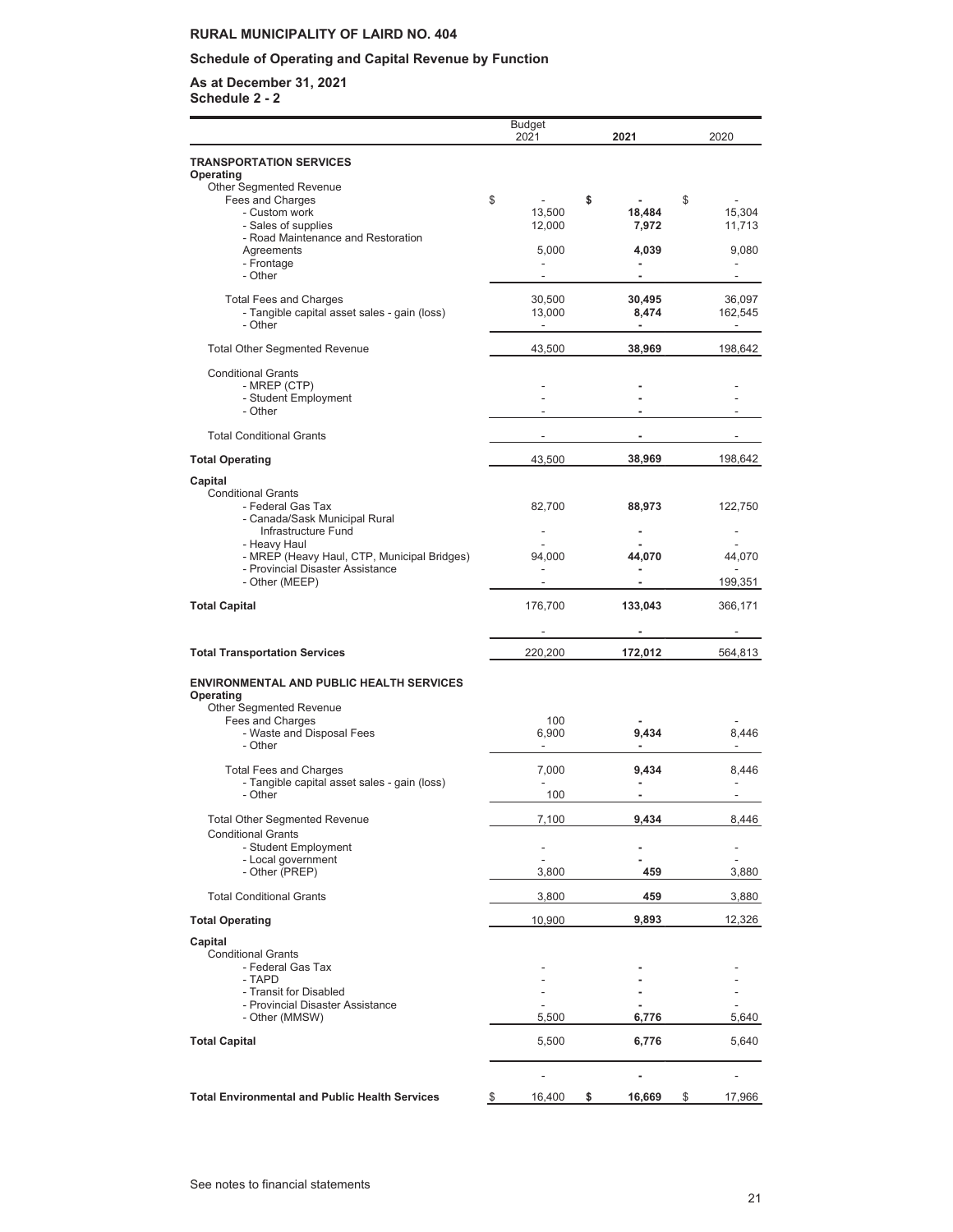**Schedule of Operating and Capital Revenue by Function**

#### **As at December 31, 2021 Schedule 2 - 3**

|                                                                                                                        | <b>Budget</b><br>2021 |    | 2021  | 2020           |
|------------------------------------------------------------------------------------------------------------------------|-----------------------|----|-------|----------------|
| <b>PLANNING AND DEVELOPMENT SERVICES</b>                                                                               |                       |    |       |                |
| Operating                                                                                                              |                       |    |       |                |
| Other Segmented Revenue                                                                                                |                       |    |       |                |
| Fees and Charges<br>- Maintenance and Development Charges                                                              | \$                    | \$ |       | \$             |
| - Other - Permits                                                                                                      | 1,000                 |    | 6,175 | 5,250          |
| <b>Total Fees and Charges</b>                                                                                          | 1,000                 |    | 6,175 | 5,250          |
| - Tangible capital asset sales - gain (loss)<br>- Other                                                                |                       |    |       | $\overline{a}$ |
| <b>Total Other Segmented Revenue</b>                                                                                   | 1,000                 |    | 6,175 | 5,250          |
| <b>Conditional Grants</b>                                                                                              |                       |    |       |                |
| - Student Employment<br>- Other                                                                                        |                       |    |       |                |
|                                                                                                                        |                       |    |       |                |
| <b>Total Conditional Grants</b>                                                                                        |                       |    |       |                |
| <b>Total Operating</b>                                                                                                 | 1,000                 |    | 6,175 | 5,250          |
| Capital                                                                                                                |                       |    |       |                |
| <b>Conditional Grants</b><br>- Federal Gas Tax                                                                         |                       |    |       |                |
| - Provincial Disaster Assistance                                                                                       |                       |    |       |                |
| - Other                                                                                                                |                       |    |       |                |
| <b>Total Capital</b>                                                                                                   |                       |    |       |                |
|                                                                                                                        |                       |    |       |                |
| <b>Total Planning and Development Services</b>                                                                         | 1,000                 |    | 6,175 | 5,250          |
| <b>RECREATION AND CULTURAL SERVICES</b><br>Operating<br><b>Other Segmented Revenues</b><br>Fees and Charges<br>- Other |                       |    |       |                |
| <b>Total Fees and Charges</b>                                                                                          |                       |    |       |                |
| - Tangible capital asset sales - gain (loss)                                                                           |                       |    |       |                |
| - Other                                                                                                                |                       |    |       |                |
| <b>Total Other Segmented Revenue</b>                                                                                   |                       |    |       |                |
| <b>Conditional Grants</b>                                                                                              |                       |    |       |                |
| - Student Employment<br>- Local Government                                                                             |                       |    |       |                |
| - Donations                                                                                                            |                       |    |       |                |
| - Other                                                                                                                |                       |    |       |                |
| <b>Total Conditional Grants</b>                                                                                        |                       |    |       |                |
| <b>Total Operating</b>                                                                                                 |                       |    |       |                |
| Capital<br><b>Conditional Grants</b><br>- Federal Gas Tax                                                              |                       |    |       |                |
| - Local government                                                                                                     |                       |    |       |                |
| - Provincial Disaster Assistance<br>- Other                                                                            |                       |    |       |                |
|                                                                                                                        |                       |    |       |                |
| <b>Total Capital</b>                                                                                                   |                       |    |       |                |
|                                                                                                                        |                       |    |       |                |
| <b>Total Recreation and Cultural Services</b>                                                                          | \$                    | S  |       | \$             |
|                                                                                                                        |                       |    |       |                |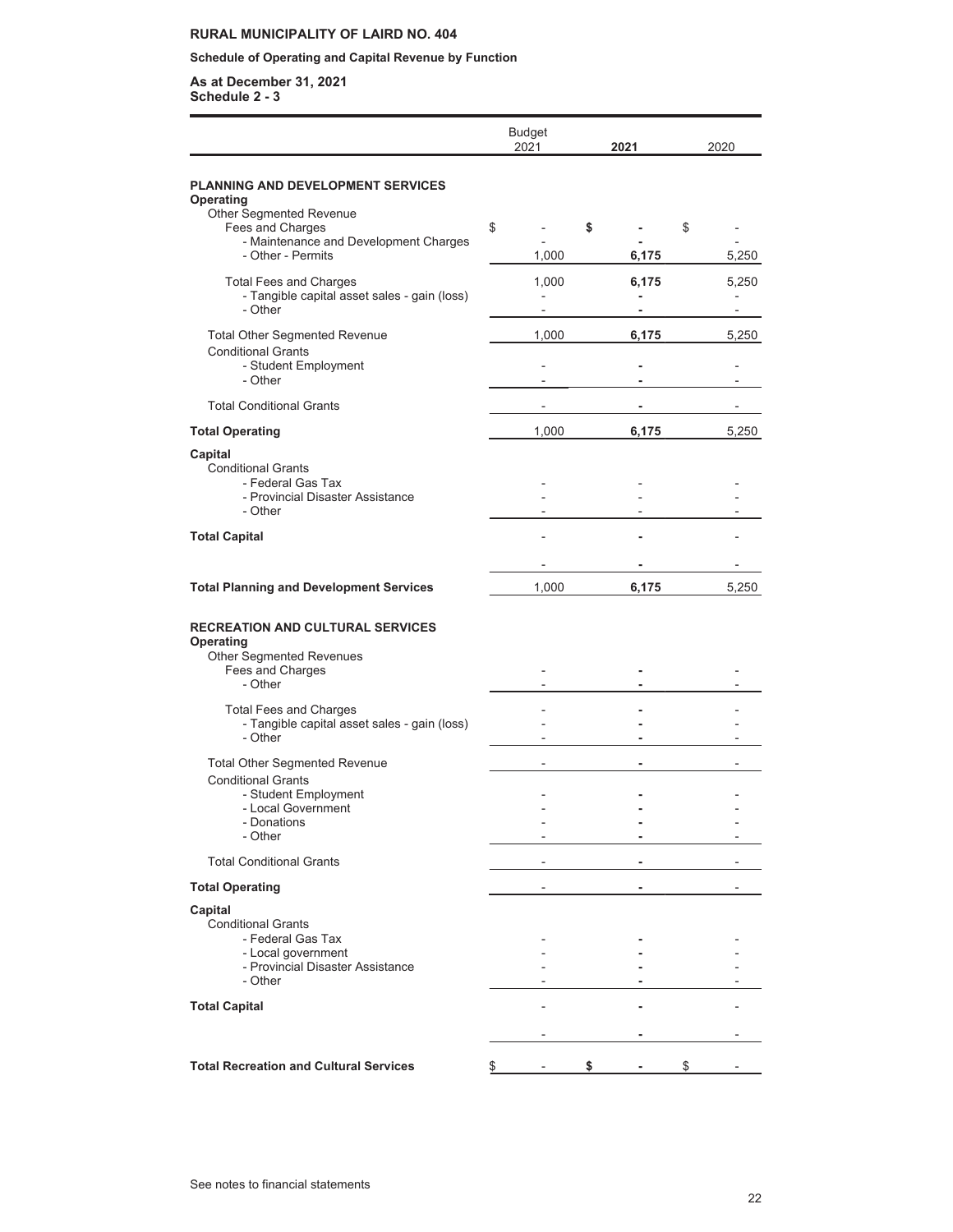# **Schedule of Operating and Capital Revenue by Function**

**As at December 31, 2021 Schedule 2 - 4**

|                                                                                                                                               | <b>Budget</b><br>2021                           | 2021                                    | 2020                  |
|-----------------------------------------------------------------------------------------------------------------------------------------------|-------------------------------------------------|-----------------------------------------|-----------------------|
| <b>UTILITY SERVICES</b><br><b>Operating</b><br>Other Segmented Revenue<br>Fees and Charges<br>- Water<br>- Sewer<br>- Other                   | \$<br>1,700<br>$\overline{a}$<br>$\overline{a}$ | \$<br>3,341<br>$\overline{\phantom{a}}$ | \$<br>2,044<br>÷<br>L |
| <b>Total Fees and Charges</b><br>- Tangible capital asset sales - gain (loss)<br>- Other                                                      | 1,700<br>$\overline{a}$                         | 3,341                                   | 2,044                 |
| <b>Total Other Segmented Revenue</b><br><b>Conditional Grants</b><br>- Student Employment<br>- Other                                          | 1,700<br>$\overline{a}$<br>$\overline{a}$       | 3,341<br>J.                             | 2,044                 |
| <b>Total Conditional Grants</b>                                                                                                               |                                                 |                                         |                       |
| <b>Total Operating</b>                                                                                                                        | 1,700                                           | 3,341                                   | 2.044                 |
| Capital<br><b>Conditional Grants</b><br>- Federal Gas Tax<br>- Clean Water and Wastewater Fund<br>- Provincial Disaster Assistance<br>- Other |                                                 |                                         |                       |
| <b>Total Capital</b>                                                                                                                          |                                                 |                                         |                       |
|                                                                                                                                               |                                                 |                                         |                       |
| <b>Total Utility Services</b>                                                                                                                 | 1,700                                           | 3,341                                   | 2,044                 |
| <b>TOTAL OPERATING AND CAPITAL REVENUE</b><br><b>BY FUNCTION</b>                                                                              | \$<br>277,800                                   | \$<br>268,031                           | \$<br>655,829         |
|                                                                                                                                               |                                                 |                                         |                       |
| <b>SUMMARY</b>                                                                                                                                |                                                 |                                         |                       |
| <b>Total Other Segmented Revenue</b>                                                                                                          | \$<br>91,800                                    | \$<br>127,753                           | \$<br>280,138         |
| <b>Total Conditional Grants</b>                                                                                                               | 3,800                                           | 459                                     | 3,880                 |
| <b>Total Capital Grants and Contributions</b>                                                                                                 | 182,200                                         | 139,819                                 | 371,811               |

**TOTAL OPERATING AND CAPITAL REVENUE BY FUNCTION** \$ 277,800 **\$ 268,031** \$ 655,829

Restructuring Revenue - **-** -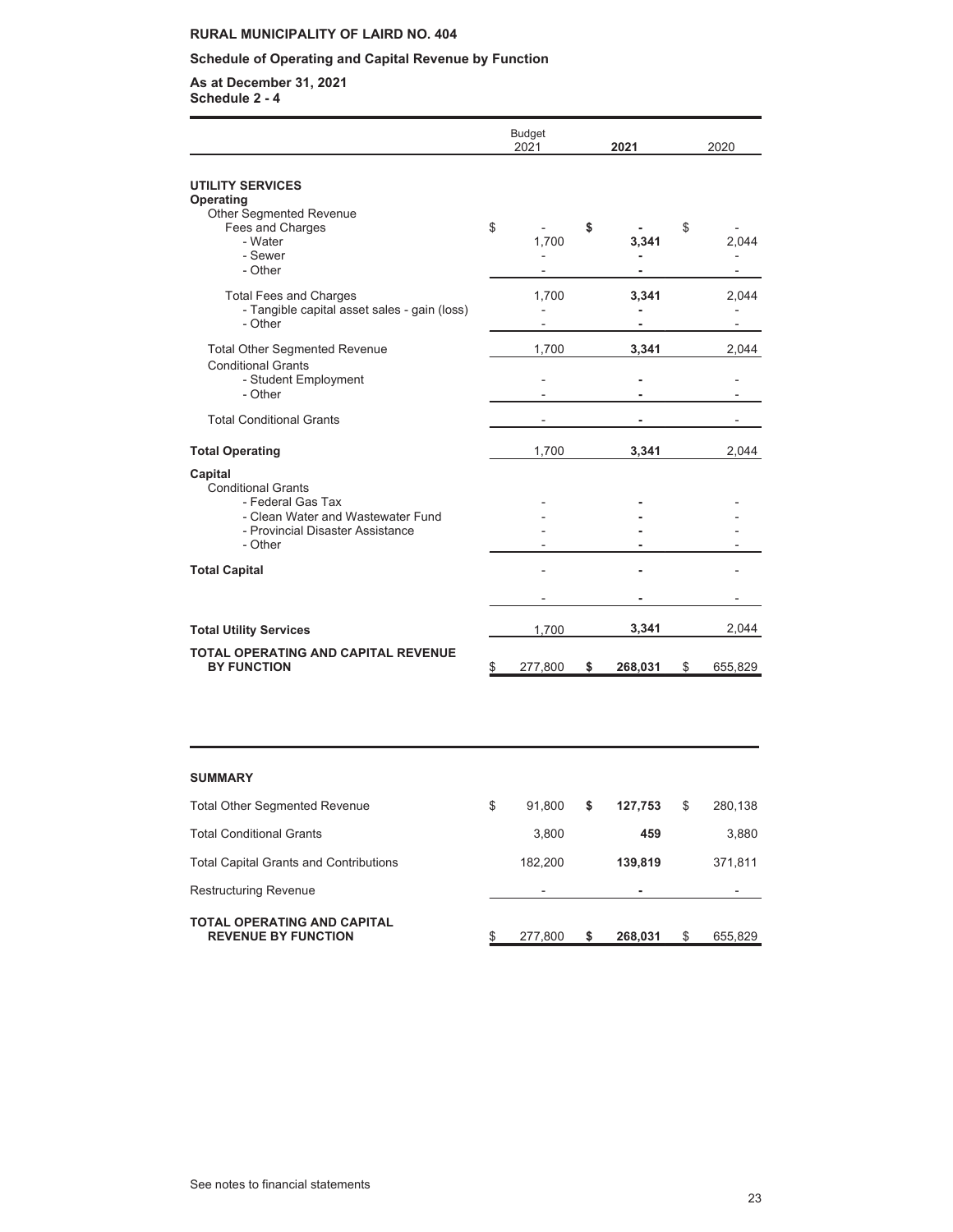**Total Expenses by Function**

#### **As at December 31, 2021 Schedule 3 - 1**

|                                                                  |    | <b>Budget</b><br>2021        | 2021             | 2020                         |
|------------------------------------------------------------------|----|------------------------------|------------------|------------------------------|
| <b>GENERAL GOVERNMENT SERVICES</b>                               |    |                              |                  |                              |
| Council remuneration and travel                                  | \$ | 45,600                       | \$<br>42,870     | \$<br>46,757                 |
| Wages and benefits                                               |    | 167,570                      | 140,642          | 143,907                      |
| Professional/Contractual services                                |    | 116,800                      | 101,742          | 124,428                      |
| <b>Utilities</b>                                                 |    | 8,000                        | 6,955            | 7,062                        |
| Maintenance, materials and supplies                              |    | 43,000                       | 47,656           | 18,732                       |
| Grants and contributions                                         |    |                              |                  |                              |
| Grants and contributions - operating<br>- capital                |    |                              |                  |                              |
| Amortization                                                     |    | 1,600                        | 2,190            | 2.170                        |
| Interest                                                         |    |                              |                  |                              |
| <b>Allowance For Uncollectibles</b>                              |    |                              |                  |                              |
| Other                                                            |    |                              |                  |                              |
| <b>General Government Services</b>                               |    | 382,570                      | 342,055          | 343,056                      |
|                                                                  |    | $\sim$                       | $\blacksquare$   | $\qquad \qquad \blacksquare$ |
| <b>Total General Government Services</b>                         |    | 382,570                      | 342,055          | 343,056                      |
| <b>PROTECTIVE SERVICES</b>                                       |    |                              |                  |                              |
| <b>Police Protection</b>                                         |    |                              |                  |                              |
| Wages and benefits                                               |    |                              |                  |                              |
| Professional/Contractual Services                                |    | 71,500                       | 72,827           | 71,121                       |
| <b>Utilities</b>                                                 |    |                              |                  |                              |
| Maintenance, Materials and Supplies                              |    |                              |                  |                              |
| Grants and contributions<br>Grants and Contributions - operating |    |                              |                  |                              |
| - capital                                                        |    |                              |                  |                              |
| Other                                                            |    |                              |                  |                              |
|                                                                  |    |                              |                  |                              |
| <b>Fire Protection</b>                                           |    |                              |                  |                              |
| Wages and benefits                                               |    |                              |                  |                              |
| Professional/Contractual Services                                |    | 5,000                        | 13,200           | 14,050                       |
| Utilities                                                        |    |                              |                  |                              |
| Maintenance, Materials and Supplies<br>Grants and contributions  |    |                              |                  |                              |
| Grants and Contributions - operating                             |    | 64,500                       | 64,219           | 64,219                       |
| - capital                                                        |    |                              |                  |                              |
| Amortization                                                     |    |                              |                  |                              |
| Interest                                                         |    |                              |                  |                              |
| - Other                                                          |    |                              |                  |                              |
| <b>Protective Services</b>                                       |    | 141,000                      | 150,246          | 149,390                      |
|                                                                  |    | $\sim$                       | . .              |                              |
| <b>Total Protective Services</b>                                 |    | 141,000                      | 150,246          | 149,390                      |
|                                                                  |    |                              |                  |                              |
| <b>TRANSPORTATION SERVICES</b>                                   |    |                              |                  |                              |
| Wages and Benefits<br>Professional/Contractual Services          |    | 429,900                      | 442,004          | 374,972                      |
| <b>Utilities</b>                                                 |    | 95,000<br>10,200             | 211,400<br>8,723 | 390,522<br>11,384            |
| Maintenance, Materials and Supplies                              |    | 461,800                      | 314,248          | 254,596                      |
| Gravel                                                           |    | 340,000                      | 235,916          | 247,797                      |
| Grants and contributions                                         |    |                              |                  |                              |
| Grants and Contributions - operating                             |    | $\qquad \qquad \blacksquare$ | ٠                |                              |
| - capital                                                        |    |                              | ٠                | $\overline{a}$               |
| Amortization                                                     |    | 240,000                      | 288,319          | 231,226                      |
| Interest                                                         |    |                              | 3,775            | 6,278                        |
| Other                                                            |    | $\overline{a}$               | ٠                | $\overline{\phantom{0}}$     |
| <b>Transportation Services</b>                                   |    | 1,576,900                    | 1,504,385        | 1,516,775                    |
|                                                                  |    |                              |                  |                              |
| <b>Total Transportation Services</b>                             | S. | 1,576,900                    | \$<br>1,504,385  | \$<br>1,516,775              |
|                                                                  |    |                              |                  |                              |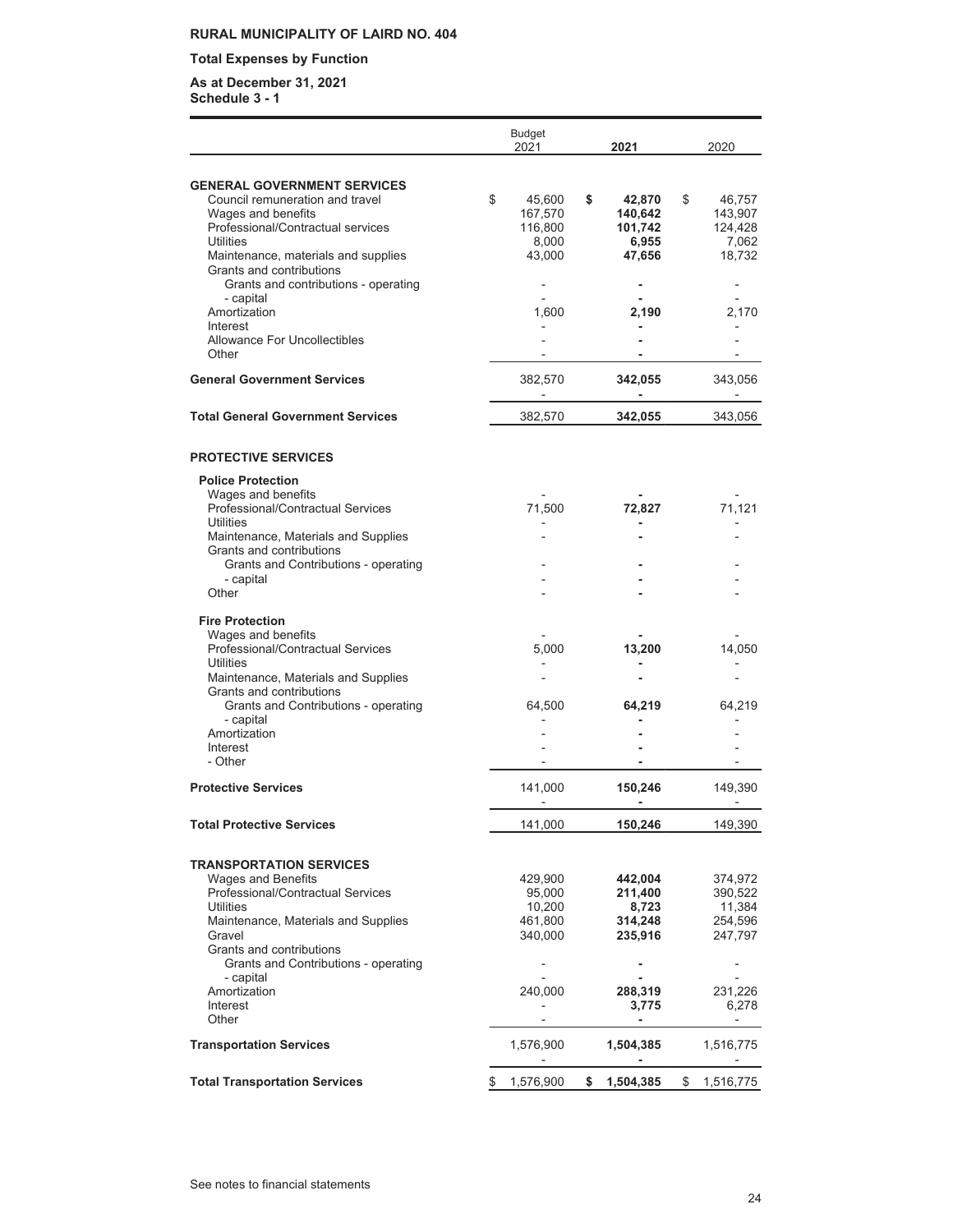# **Total Expenses by Function**

#### **As at December 31, 2021 Schedule 3 - 2**

|                                                                                                                  | Budget<br>2021                    | 2021                              | 2020                              |
|------------------------------------------------------------------------------------------------------------------|-----------------------------------|-----------------------------------|-----------------------------------|
|                                                                                                                  |                                   |                                   |                                   |
| <b>ENVIRONMENTAL AND PUBLIC HEALTH SERVICES</b><br>Wages and Benefits<br>\$<br>Professional/Contractual Services | 27,900<br>27,900                  | \$<br>23,920<br>7,833             | \$<br>25,701<br>8,890             |
| <b>Utilities</b><br>Maintenance, Materials and Supplies                                                          | 98,500                            | 87,771                            | 90,029                            |
| Grants and contributions                                                                                         |                                   |                                   |                                   |
| Grants and contributions - operating<br>[] Waste disposal                                                        |                                   |                                   |                                   |
| [] Public Health                                                                                                 |                                   |                                   |                                   |
| - capital<br>[] Waste disposal                                                                                   |                                   |                                   |                                   |
| [] Public Health                                                                                                 |                                   |                                   |                                   |
| Amortization<br>Interest                                                                                         | 200<br>$\overline{\phantom{a}}$   | 190                               | 190                               |
| Other                                                                                                            |                                   |                                   |                                   |
| <b>Environmental and Public Health Services</b>                                                                  | 154,500                           | 119,714                           | 124,810                           |
| <b>Total Environmental and Public Health Services</b>                                                            | 154,500                           | 119,714                           | 124,810                           |
| <b>PLANNING AND DEVELOPMENT SERVICES</b>                                                                         |                                   |                                   |                                   |
| <b>Wages and Benefits</b>                                                                                        |                                   |                                   |                                   |
| Professional/Contractual Services<br>Grants and contributions                                                    | 7,500                             | 9,963                             | 6,435                             |
| Grants and Contributions - operating                                                                             |                                   |                                   |                                   |
| - capital                                                                                                        |                                   |                                   |                                   |
| Amortization<br>Interest                                                                                         |                                   |                                   |                                   |
| Other                                                                                                            |                                   |                                   |                                   |
| <b>Planning and Development Services</b>                                                                         | 7,500<br>$\overline{\phantom{a}}$ | 9,963<br>$\overline{\phantom{a}}$ | 6,435<br>$\overline{\phantom{0}}$ |
| <b>Total Planning and Development Services</b>                                                                   | 7,500                             | 9,963                             | 6,435                             |
| <b>RECREATION AND CULTURAL SERVICES</b>                                                                          |                                   |                                   |                                   |
| <b>Wages and Benefits</b><br>Professional/Contractual Services                                                   |                                   |                                   |                                   |
| Utilities                                                                                                        |                                   |                                   |                                   |
| Maintenance, Materials, and Supplies<br>Grants and contributions                                                 |                                   |                                   |                                   |
| Grants and Contributions - operating<br>- capital                                                                | 28,000                            | 30,165                            | 18,061                            |
| Amortization                                                                                                     |                                   |                                   |                                   |
| Interest<br><b>Allowance For Uncollectibles</b>                                                                  |                                   |                                   |                                   |
| Other                                                                                                            |                                   |                                   |                                   |
| <b>Recreation and Cultural Services</b>                                                                          | 28,000                            | 30,165                            | 18,061<br>٠                       |
| <b>Total Recreation and Cultural Services</b><br>\$                                                              | 28,000                            | \$<br>30,165                      | \$<br>18,061                      |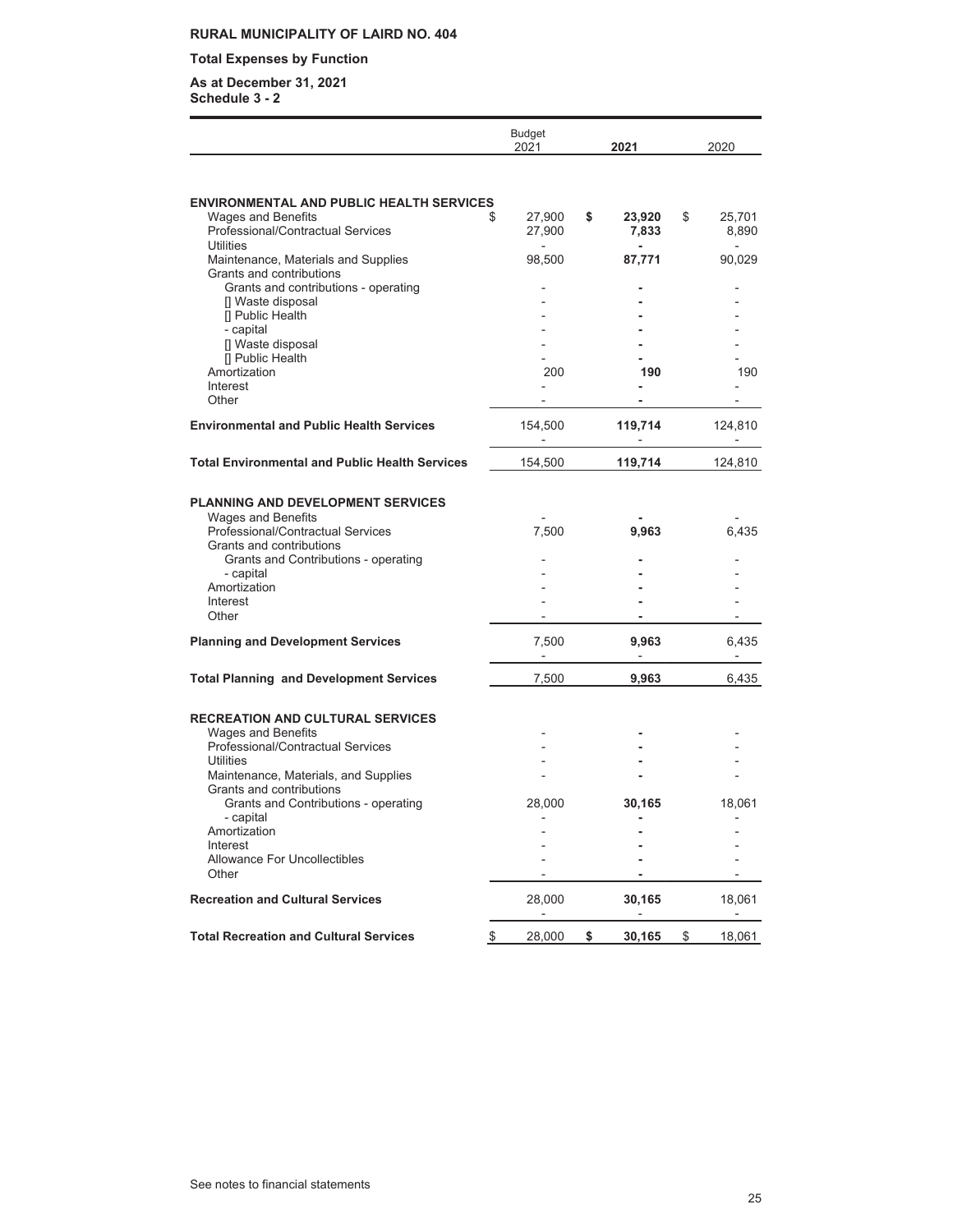# **Total Expenses by Function**

**As at December 31, 2021 Schedule 3 - 3**

|                                                                                                                                                                                                                                                                                                          |    | <b>Budget</b><br>2021 |    | 2021                  | 2020                 |
|----------------------------------------------------------------------------------------------------------------------------------------------------------------------------------------------------------------------------------------------------------------------------------------------------------|----|-----------------------|----|-----------------------|----------------------|
| <b>UTILITY SERVICES</b><br><b>Wages and Benefits</b><br><b>Professional/Contractual Services</b><br><b>Utilities</b><br>Maintenance, Materials and Supplies<br>Grants and contributions<br>Grants and Contributions - operating<br>- capital<br>Amortization<br>Interest<br>Allowance For Uncollectibles | \$ | 1,700<br>500          | \$ | 2,673<br>580<br>1,909 | \$<br>1,635<br>1,909 |
| Other<br><b>Utility Services</b><br><b>Total Utility Services</b>                                                                                                                                                                                                                                        |    | 2,200<br>2,200        |    | 5,162<br>5,162        | 3,544<br>3,544       |
| <b>TOTAL EXPENSES BY FUNCTION</b>                                                                                                                                                                                                                                                                        | S  | 2,292,670             | S  | 2,161,690             | \$<br>2,162,071      |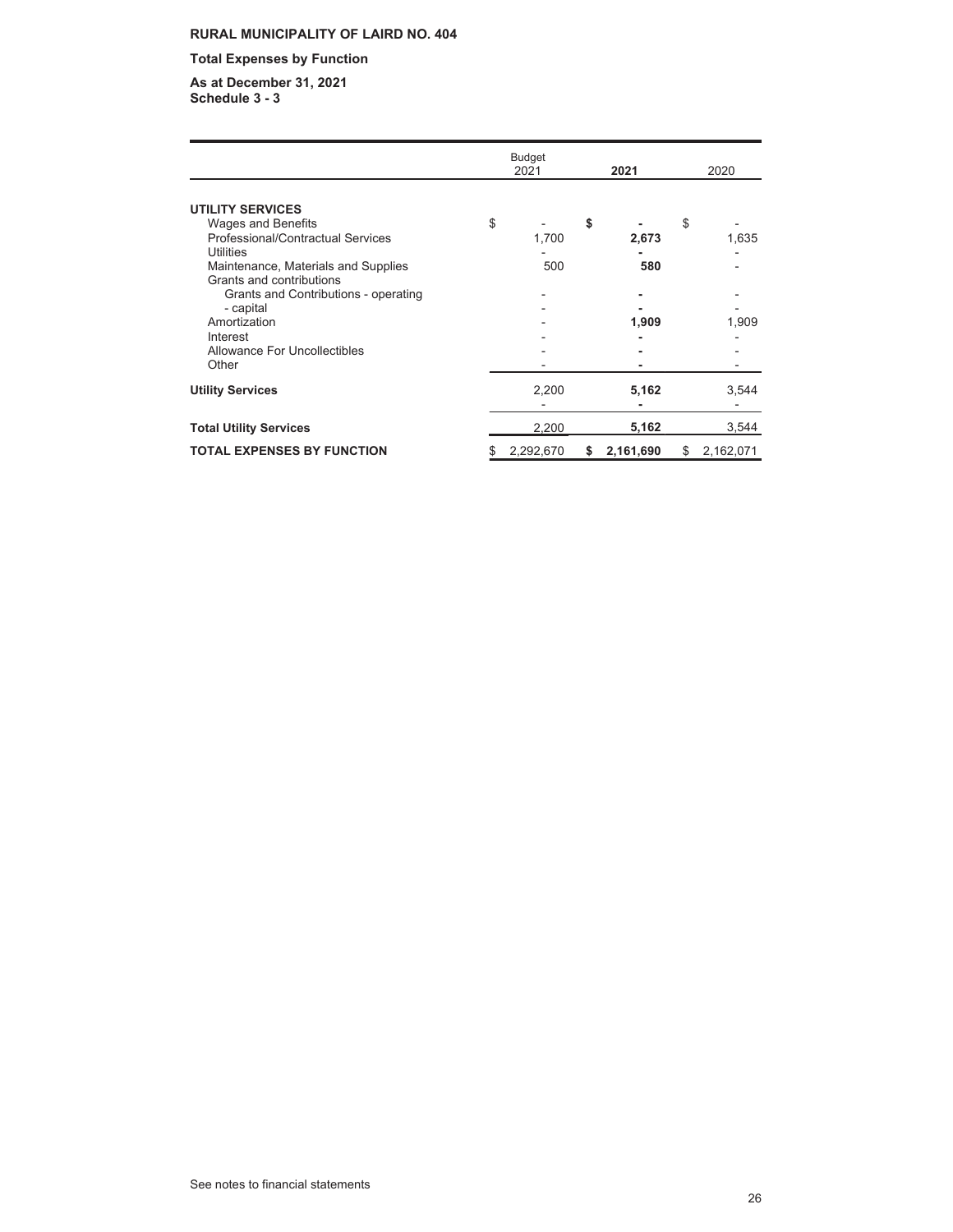| Schedule of Segment Disclosure by Function<br>RURAL MUNICIPALITY OF LAIRD NO. 404<br>As at December 31, 2021                                                                                                                      |                                             |                        |                                 |                                                 |             |                                        |                     | Schedule 4                       |                     |
|-----------------------------------------------------------------------------------------------------------------------------------------------------------------------------------------------------------------------------------|---------------------------------------------|------------------------|---------------------------------|-------------------------------------------------|-------------|----------------------------------------|---------------------|----------------------------------|---------------------|
|                                                                                                                                                                                                                                   | Government<br>General                       | Protective<br>Services | Services                        | & Public Health<br>Transportation Environmental | Development | Planning and Recreation and<br>Culture | Services<br>Utility | <b>Total</b>                     |                     |
| Tangible Capital Asset Sales - Gain (Loss)<br>Investment Income and Commissions<br>Land Sales - Gain (Loss)<br>Revenues (Schedule 2)<br>Grants - Conditional<br>Fees and Charges<br>Other Revenues<br>- Capital<br>Restructurings | 22,573<br>500<br>33,561<br>ł<br>ı<br>I<br>↮ | 13,200<br>↔            | 30,495<br>133,043<br>8,474<br>↮ | 459<br>6,776<br>9,434<br>↮                      | 6,175<br>↮  | ↔                                      | 3,341<br>↮          | 85,218<br>139,819<br>33,561<br>↮ | 8,474<br>500<br>459 |
| <b>Total Revenues</b>                                                                                                                                                                                                             | 56,634                                      | 13,200                 | 172,012                         | 16,669                                          | 6,175       | I,                                     | 3.341               | 268,031                          |                     |
| Expenses (Schedule 3)<br>Wages and Benefits                                                                                                                                                                                       |                                             |                        |                                 |                                                 |             |                                        |                     | 649,436                          |                     |
| Professional/Contractual Services<br>Utilities                                                                                                                                                                                    | 183,512<br>101,742<br>6,955<br>47,656       | 86,027                 | 442,004<br>211,400<br>8,723     | 23,920<br>7,833                                 | 9,963       |                                        | 2,673<br>l,         | 419,638<br>15,678                |                     |
| Maintenance Material and Supplies                                                                                                                                                                                                 |                                             |                        | 550,164                         | 87,771                                          |             |                                        | 580                 | 686,171                          |                     |
| Grants and Contributions<br>Amortization                                                                                                                                                                                          | 90<br>$\mathbf{I}$<br>$\overline{2,1}$      | 64,219                 | 288,319                         | 190                                             |             | 30,165                                 | 1,909               | 94,384<br>292,608                |                     |
| Interest                                                                                                                                                                                                                          | ı                                           |                        | 3,775                           |                                                 |             |                                        |                     |                                  | 3,775               |
| Allowance for Uncollectibles<br>Restructurings                                                                                                                                                                                    | $\bar{t}$<br>ı                              |                        |                                 |                                                 |             | ı<br>$\blacksquare$                    |                     |                                  |                     |
| Other                                                                                                                                                                                                                             |                                             |                        |                                 |                                                 |             |                                        |                     |                                  |                     |
| <b>Total Expenses</b>                                                                                                                                                                                                             | 55<br>342,0                                 | 150,246                | 1,504,385                       | 119,714                                         | 9,963       | 30,165                                 | 5,162               | 2,161,690                        |                     |
| Surplus (Deficit) by Function                                                                                                                                                                                                     | 121<br>(285.4                               | (137, 046)             | (1,332,373)                     | (103, 045)                                      | (3,788)     | (30, 165)                              | (1, 821)            | (1,893,659)                      |                     |
| Taxes and other unconditional revenue (Schedule 1)<br>Net Surplus (Deficit)                                                                                                                                                       |                                             |                        |                                 |                                                 |             |                                        |                     | 2,121,474<br>227.815<br>ക        |                     |

See notes to financial statements See notes to financial statements

27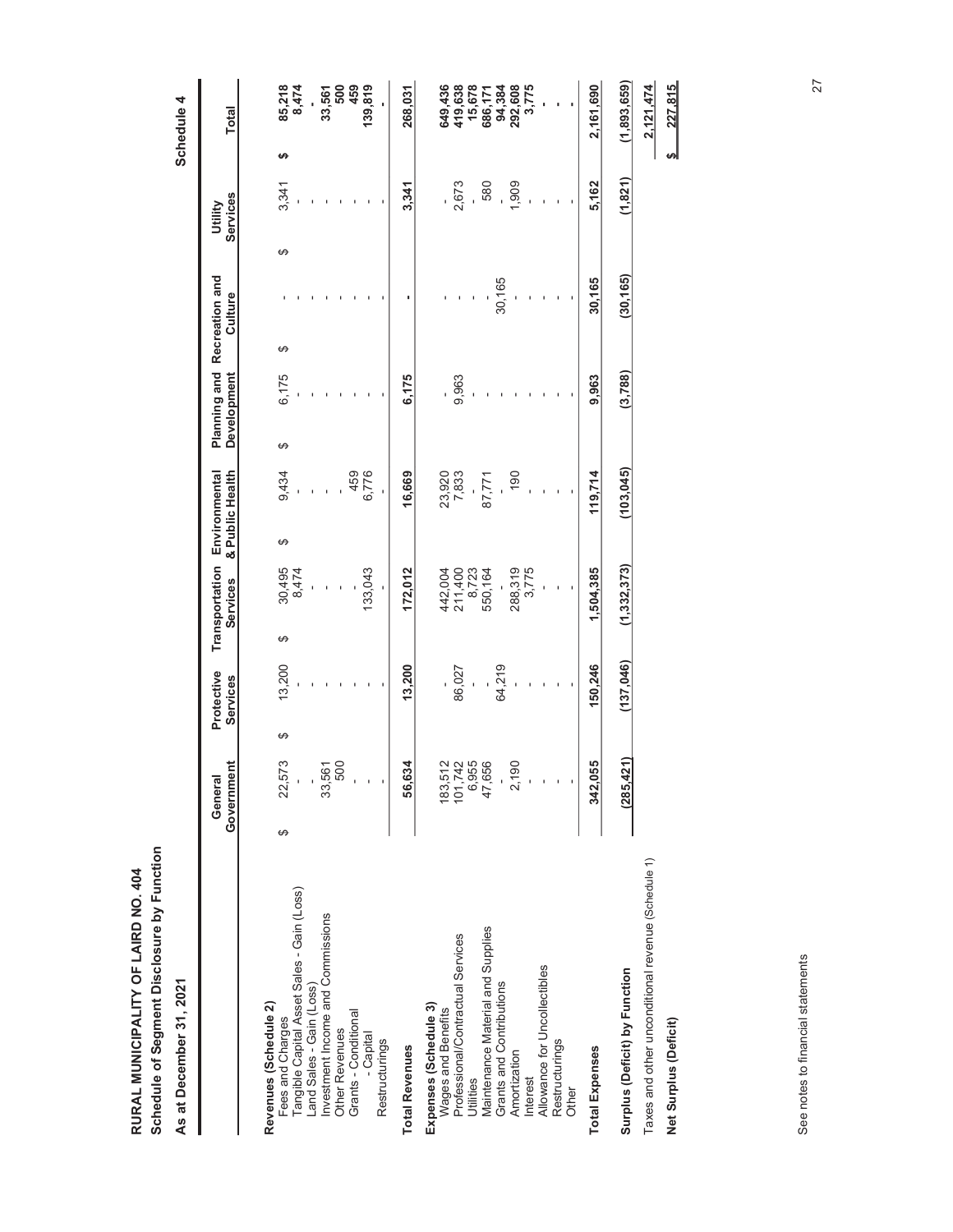| Schedule of Segment Disclosure by Function<br>RURAL MUNICIPALITY OF LAIRD NO. 404<br>As at December 31, 2020 |                                   |                        |                        |                                          |             |                                        |                     | Schedule 5                   |
|--------------------------------------------------------------------------------------------------------------|-----------------------------------|------------------------|------------------------|------------------------------------------|-------------|----------------------------------------|---------------------|------------------------------|
|                                                                                                              | Government<br>General             | Protective<br>Services | Services               | Transportation Environmental<br>& Public | Development | Planning and Recreation and<br>Culture | Services<br>Utility | <b>Total</b>                 |
| Tangible Capital Asset Sales - Gain (Loss)<br>Revenues (Schedule 2)<br>Fees and Charges                      | 30,212<br>↔                       | 11,750<br>↔            | 162,545<br>36,097<br>↔ | 8,446<br>↔                               | 5,250<br>↔  | ↔                                      | 2,044<br>$\varphi$  | 93,799<br>162,545<br>ക       |
| Investment Income and Commissions<br>Land Sales - Gain (Loss)                                                | 94<br>23,7                        |                        |                        |                                          |             |                                        |                     | 23,794                       |
| Grants - Conditional<br>Other Revenues<br>- Capital<br>Restructurings                                        | ı                                 |                        | 366,171                | 3,880<br>5,640                           |             |                                        |                     | 3,880<br>371,811             |
| <b>Total Revenues</b>                                                                                        | 54,006                            | 11,750                 | 564,813                | 17,966                                   | 5,250       |                                        | 2,044               | 655,829                      |
| Expenses (Schedule 3)<br>Wages and Benefits                                                                  | 190,664                           |                        | 374,972                |                                          |             |                                        |                     |                              |
| Professional/Contractual Services<br>Utilities                                                               | 124,428<br>7,062<br>18,732        | 85,171                 | 390,522<br>11,384      | 25,701<br>8,890                          | 6,435       |                                        | 1,635               | 18,446<br>591,337<br>617,081 |
| Maintenance Material and Supplies                                                                            |                                   |                        | 502,393                | 90,029                                   |             |                                        |                     | 611,154                      |
| Grants and Contributions<br>Amortization                                                                     | 2,170<br>$\overline{\phantom{a}}$ | 64,219                 | 231,226                | 190                                      |             | 18,061                                 | 1,909               | 235,495<br>82,280            |
| Interest                                                                                                     | $\mathbf{I}$                      |                        | 6,278                  |                                          |             |                                        |                     | 6,278                        |
| Allowance for Uncollectibles<br>Restructurings<br>Other                                                      | $\mathbf{I}$                      |                        |                        |                                          |             |                                        |                     |                              |
| <b>Total Expenses</b>                                                                                        | 56<br>343,0                       | 149,390                | 1,516,775              | 124,810                                  | 6,435       | 18,061                                 | 3,544               | 2,162,071                    |
| Surplus (Deficit) by Function                                                                                | 50<br>(289, 0                     | (137, 640)             | (951, 962)             | (106, 844)                               | (1, 185)    | (18,061)                               | (1,500)             | (1,506,242)                  |
| Taxes and other unconditional revenue (Schedule 1)<br>Net Surplus (Deficit)                                  |                                   |                        |                        |                                          |             |                                        |                     | 2,121,956<br>615.714         |
|                                                                                                              |                                   |                        |                        |                                          |             |                                        |                     |                              |

See notes to financial statements See notes to financial statements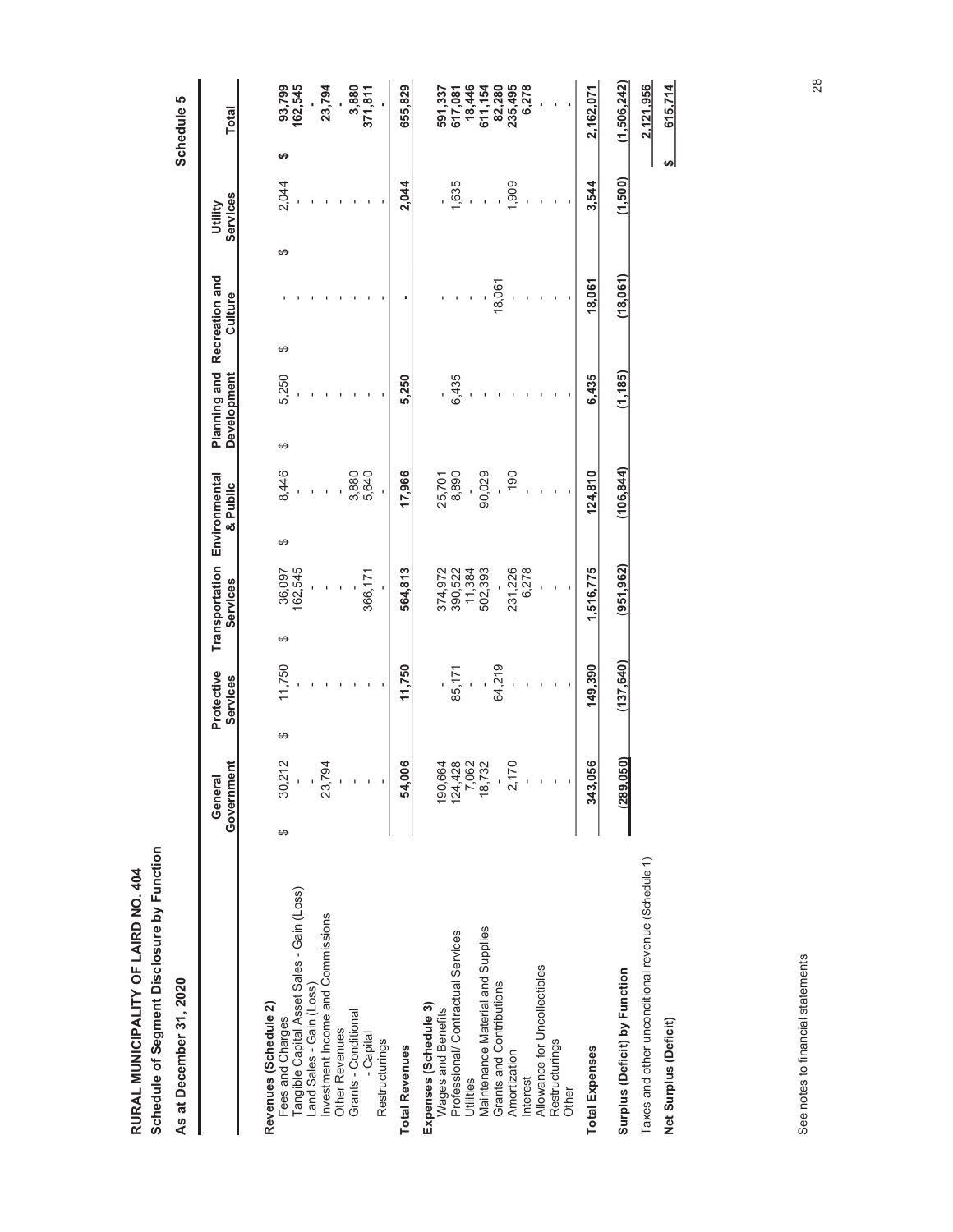| 404<br>ر<br>م                            | <b>Assets by Objo</b>                  |
|------------------------------------------|----------------------------------------|
| <b>IICIPALITY OF LAIRD</b><br><b>NUN</b> | Z<br><b>Capita</b><br>ě<br>of Tangible |
| URAI                                     | خ<br>1<br>hedu.                        |

**As at December 31, 2021 Schedule 6** As at December 31, 2021

Schedule 6

**2021**

|                                                                                                                     |   |         |                             |    | <b>General Assets</b> |          |                          |                          |                              |                        |                      |
|---------------------------------------------------------------------------------------------------------------------|---|---------|-----------------------------|----|-----------------------|----------|--------------------------|--------------------------|------------------------------|------------------------|----------------------|
|                                                                                                                     |   |         |                             |    |                       |          |                          | Infrastructure<br>Assets | Infrastructure<br>General    |                        |                      |
|                                                                                                                     |   | Land    | <b>Improvements</b><br>Land |    | <b>Buildings</b>      | Vehicles | Machinery &<br>Equipment | Assets<br>Linear         | Assets Under<br>Construction | Total<br>2021          | 2020<br>Total        |
|                                                                                                                     |   |         |                             |    |                       |          |                          |                          |                              |                        |                      |
| Asset cost                                                                                                          | ↔ | 131,248 | ↔                           | ↔  | 1,010,134             | ↔        | ↔                        | 2,738,645<br>↔           | ↔                            | မာ                     | ↔                    |
| Additions during the year<br>Opening Asset costs                                                                    |   |         | ı<br>ı                      |    |                       |          | 2,274,724<br>73,827      |                          |                              | 6, 154, 751<br>73, 827 | 5,522,224<br>718,327 |
| Disposals and write-downs during                                                                                    |   |         |                             |    |                       |          |                          |                          |                              |                        |                      |
| Transfers (from) assets under<br>the year                                                                           |   |         |                             |    |                       |          | (13,500)                 |                          |                              | (13,500)               | (85, 800)            |
| construction                                                                                                        |   |         |                             |    |                       |          |                          |                          |                              |                        |                      |
| Transfer of Capital Assets related<br>to restructuring (Schedule 11)                                                |   |         |                             |    |                       |          | I                        |                          |                              | ı                      |                      |
| <b>Closing Asset Costs</b>                                                                                          |   | 131,248 |                             |    | 1,010,134             |          | 2,335,051                | 2,738,645                |                              | 6,215,078              | 6,154,751            |
| <b>Accumulated Amortization Cost</b>                                                                                |   |         |                             |    |                       |          |                          |                          |                              |                        |                      |
| Opening Accumulated                                                                                                 |   |         |                             |    |                       |          |                          |                          |                              |                        |                      |
| Amortization Costs                                                                                                  |   |         | ı,                          |    |                       |          |                          |                          |                              |                        |                      |
| Add: Amortization taken                                                                                             |   |         | $\overline{1}$              |    | 82,676<br>23,306      |          | 956,565<br>232,946       | 1,801,697<br>36,356      |                              | 2,840,938<br>292,608   | 2,648,732<br>235,495 |
| Less: Accumulated amortization                                                                                      |   |         |                             |    |                       |          |                          |                          |                              |                        |                      |
| on disposals                                                                                                        |   |         | 1                           |    | ı                     |          | (8,099)                  |                          |                              | (8,099)                | (43, 289)            |
| Transfer of Capital Assets related<br>to restructuring (Schedule 11)                                                |   |         | 1                           |    |                       | ı        | ı                        |                          |                              | ı                      |                      |
| <b>Closing Accumulated</b>                                                                                          |   |         |                             |    |                       |          |                          |                          |                              |                        |                      |
| <b>Amortization Costs</b>                                                                                           |   |         |                             |    | 105,982               | ı        | 1,181,412                | 1,838,053                |                              | 3,125,447              | 2,840,938            |
| Net Book Value                                                                                                      | ക | 131,248 | ക                           | မာ | 904,152               | ↮        | 1,153,639<br>↮           | 900,592<br>မာ            | ↮                            | 3,089,631<br>↮         | 3,313,813<br>↔       |
|                                                                                                                     |   |         |                             |    |                       |          |                          |                          |                              |                        |                      |
| 2. List of assets recognized at nominal value in 2021 are:<br>1. Total contributed donated assets received in 2021: |   |         |                             |    | ı<br>↔                |          |                          |                          |                              |                        |                      |
| a) Infrastructure Assets<br>b) Vehicles                                                                             |   |         |                             |    | ↔                     |          |                          |                          |                              |                        |                      |
| c) Machinery and Equipment                                                                                          |   |         |                             |    | $\,$<br>↔             |          |                          |                          |                              |                        |                      |
| 3. Amount of interest capitalized in 2021:                                                                          |   |         |                             |    | ္ပ်                   |          |                          |                          |                              |                        |                      |

See notes to financial statements See notes to financial statements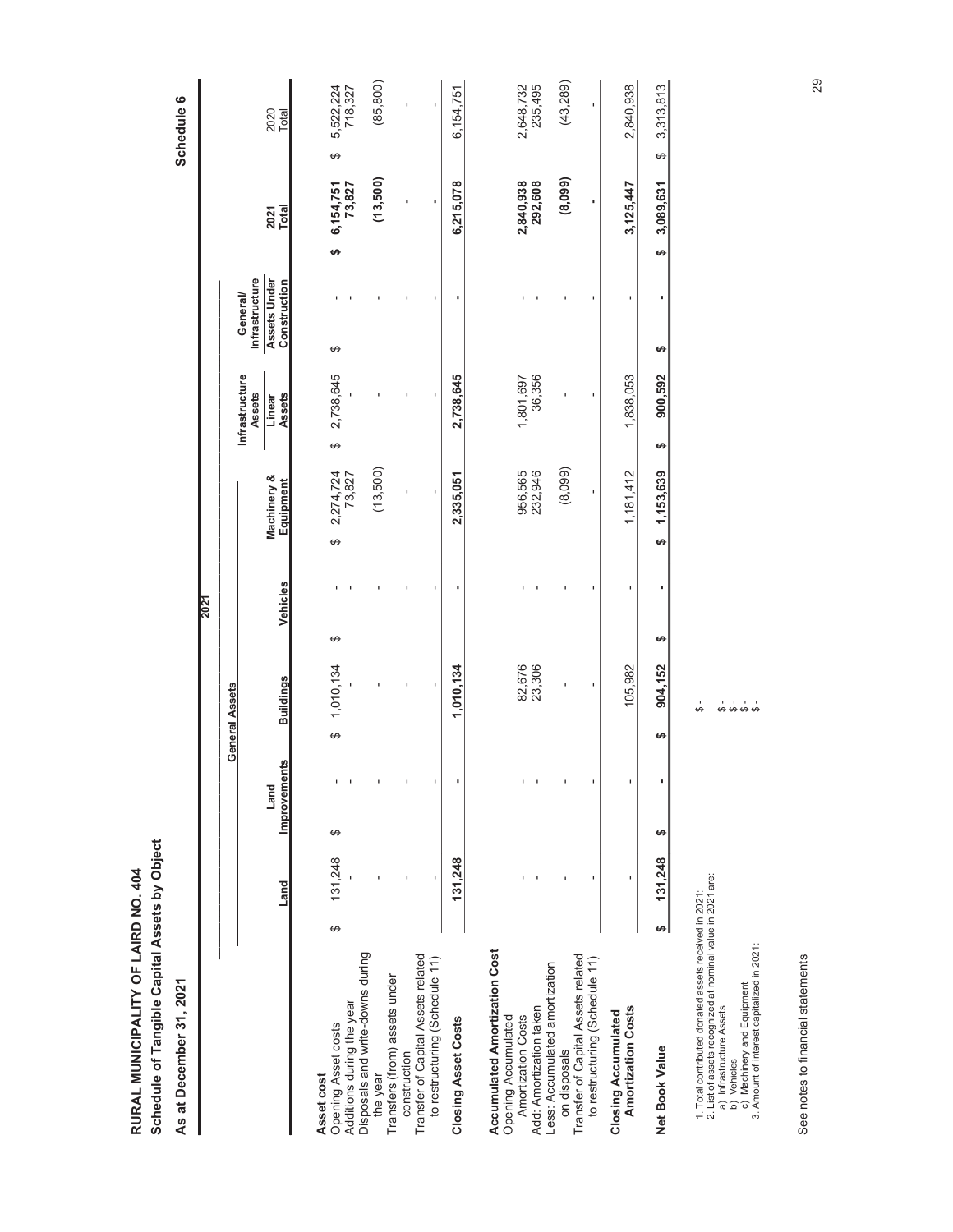| MUNICIPALITY OF LAIRD NO. 404 | Assets by Fund<br>e of Tangible Capita |
|-------------------------------|----------------------------------------|
|                               | <b>Rchedulu</b>                        |

**As at December 31, 2021 Schedule 7** As at December 31, 2021

**2021**

Schedule 7

|                                                                                      |   | Government<br>General |   | Protective<br>Services |   | Transportation<br>Services |   | Environmental<br>& Public<br>Health |   | Development<br>Planning & | Recreation &<br>Culture |   |   | Water &<br>Sewer | 2021<br>Total                |          | 2020<br>Total        |
|--------------------------------------------------------------------------------------|---|-----------------------|---|------------------------|---|----------------------------|---|-------------------------------------|---|---------------------------|-------------------------|---|---|------------------|------------------------------|----------|----------------------|
| Additions during the year<br>Opening Asset costs<br>Asset cost                       | ↔ | 327,834               | ↔ |                        | ↮ | 73,827<br>5,762,117        | ↔ | 9,500                               | ↔ |                           | ↔                       |   | ↔ | 55,300           | 6, 154, 751<br>73, 827<br>မာ | ↔        | 718,327<br>5,522,224 |
| Disposals and write-downs during<br>Transfer of Capital Assets related<br>the year   |   |                       |   |                        |   | (13,500)                   |   |                                     |   |                           |                         |   |   |                  | (13,500)                     |          | (85, 800)            |
| to restructuring (Schedule 11)<br><b>Closing Asset Costs</b>                         |   | 327,834               |   |                        |   | 5,822,444                  |   | 9,500                               |   |                           |                         |   |   | 55,300<br>ı      | 6,215,078<br>ı               |          | 6.154.751<br>ı       |
| <b>Accumulated Amortization Cost</b><br>Amortization Costs<br>Opening Accumulated    |   | 65,862                |   |                        |   | 2,745,939                  |   | 3,310                               |   |                           |                         |   |   | 25,827           |                              |          | 2,648,732            |
| Add: Amortization taken                                                              |   | 2,190                 |   |                        |   | 288,319                    |   | 190                                 |   |                           |                         |   |   | 1,909            | 2,840,938<br>292,608         |          | 235,495              |
| Transfer of Capital Assets related<br>Less: Accumulated amortization<br>on disposals |   |                       |   |                        |   | (8,099)                    |   |                                     |   |                           |                         |   |   |                  | (8,099)                      |          | (43, 289)            |
| to restructuring (Schedule 11)                                                       |   |                       |   |                        |   |                            |   |                                     |   |                           |                         |   |   |                  | ı                            |          |                      |
| <b>Amortization Costs</b><br><b>Closing Accumulated</b>                              |   | 68,052                |   |                        |   | 3,026,159                  |   | 3,500                               |   | ı                         |                         | ı |   | 27,736           | 3,125,447                    |          | 2,840,938            |
| Net Book Value                                                                       | ↮ | 259,782               | ക |                        | ₩ | 2,796,285                  | ↮ | 6,000                               | Ø |                           | မာ                      |   | ക | 27,564           | \$3,089,631                  | $\theta$ | 3,313,813            |

See notes to financial statements See notes to financial statements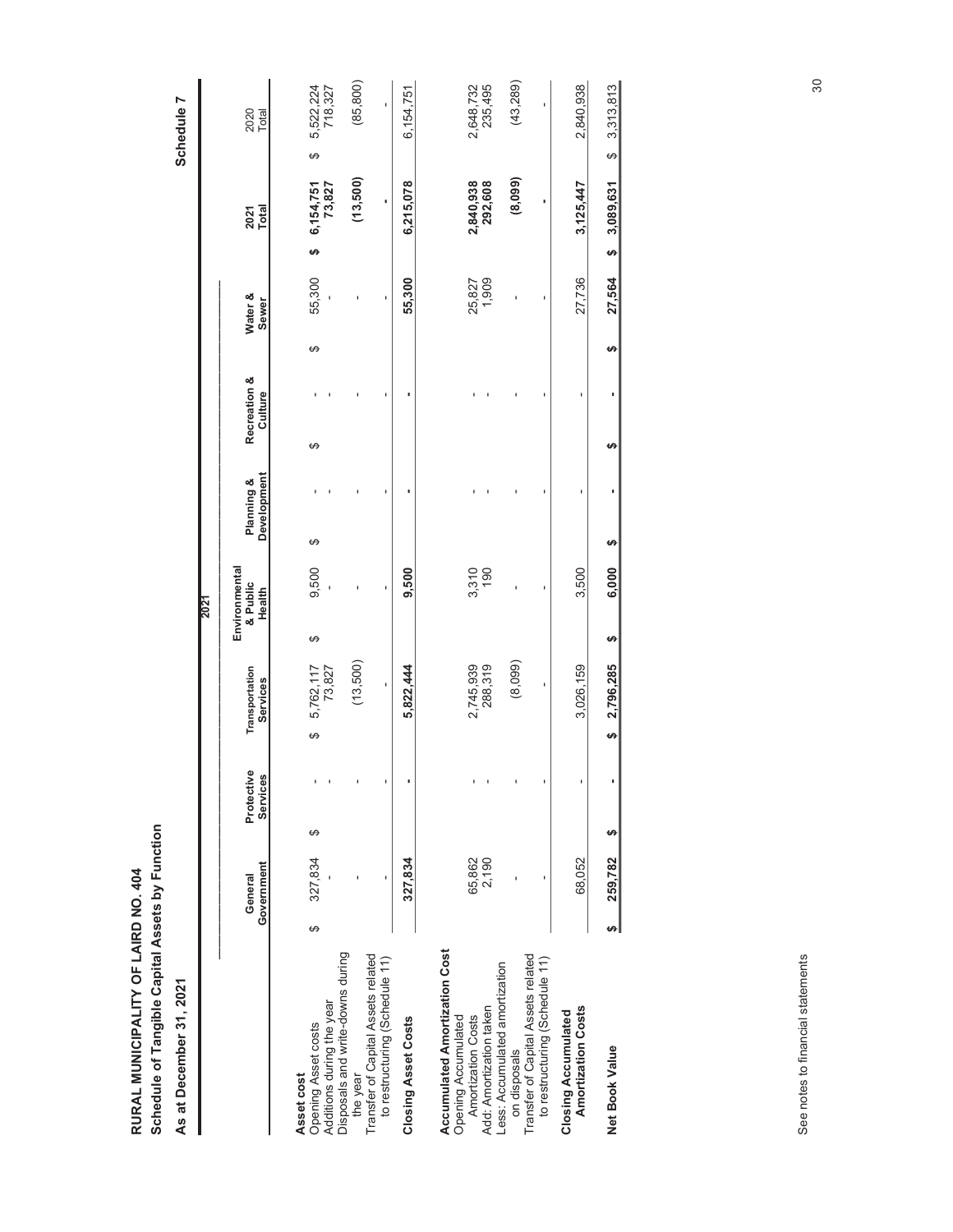**Schedule of Accumulated Surplus**

**As at December 31, 2021 Schedule 8**

|                                                                                                            |   | 2020                   | Changes              |    | 2021                   |
|------------------------------------------------------------------------------------------------------------|---|------------------------|----------------------|----|------------------------|
| <b>UNAPPROPRIATED SURPLUS</b>                                                                              | S | 1,724,311              | \$<br>388,380        | \$ | 2,112,691              |
| <b>APPROPRIATED RESERVES</b>                                                                               |   |                        |                      |    |                        |
| Machinery and Equipment                                                                                    |   | 572,440                |                      |    | 572,440                |
| Public Reserve                                                                                             |   | 5,671                  |                      |    | 5,671                  |
| <b>Capital Trust</b>                                                                                       |   |                        |                      |    |                        |
| Utility                                                                                                    |   |                        |                      |    |                        |
| Other (school)                                                                                             |   | 50,000                 |                      |    | 50,000                 |
| <b>Total Appropriated</b>                                                                                  |   | 628,111                |                      |    | 628,111                |
| <b>ORGANIZED HAMLETS</b><br>Organized Hamlet of                                                            |   |                        |                      |    |                        |
| <b>Total Organized Hamlets</b>                                                                             |   |                        |                      |    |                        |
| NET INVESTMENT IN TANGIBLE CAPITAL ASSETS<br>Tangible capital assets (Schedule 6, 7)<br>Less: Related debt |   | 3,313,813<br>(123,607) | (224, 182)<br>63,617 |    | 3,089,631<br>(59, 990) |
| Net Investment in Tangible Capital Assets                                                                  |   | 3,190,206              | (160,565)            |    | 3,029,641              |
| <b>Total Accumulated Surplus</b>                                                                           | S | 5,542,628              | \$<br>227,815        | s. | 5,770,443              |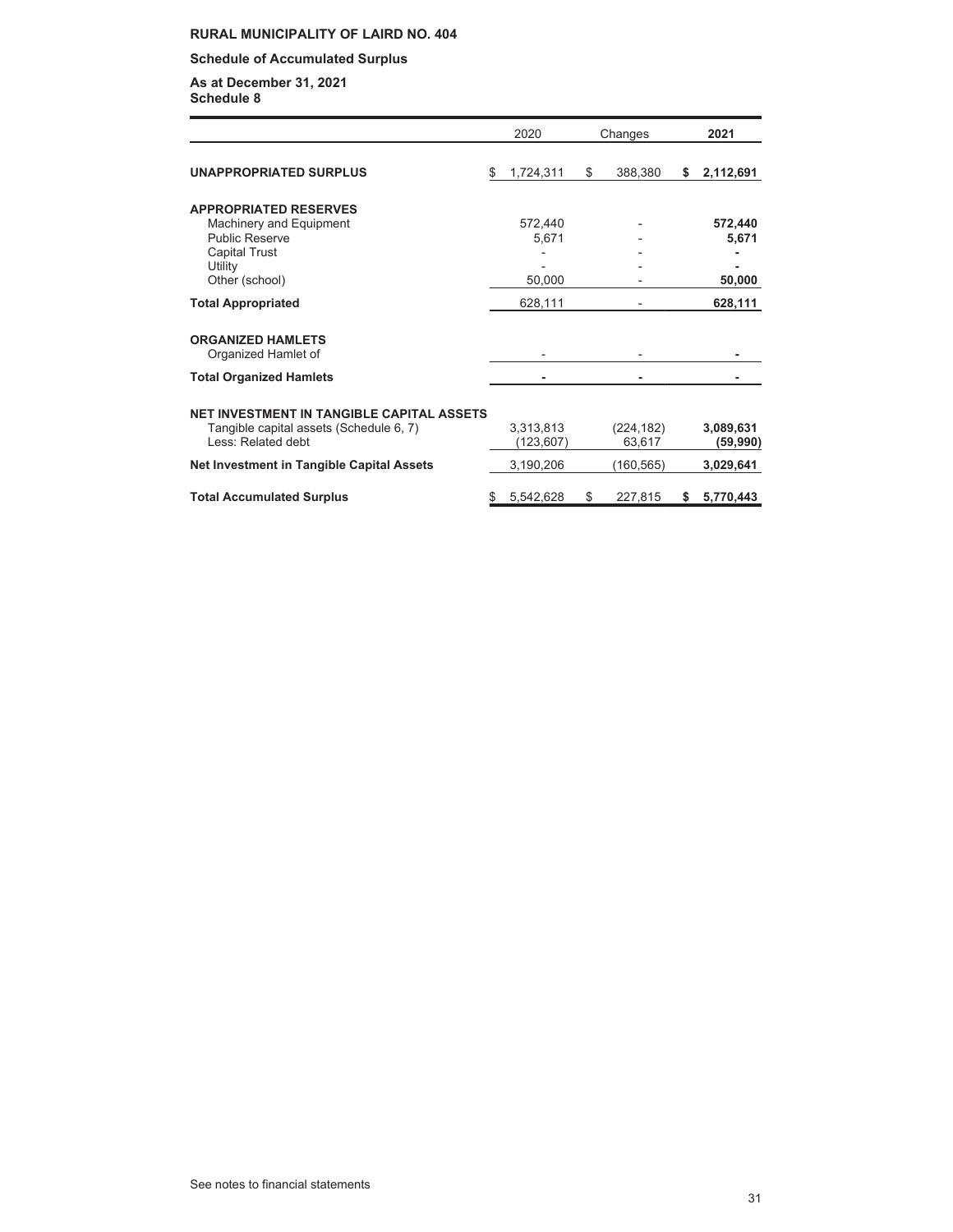| RURAL MUNICIPALITY OF LAIRD NO. 404<br>Schedule of Mill Rates and Assessments            |                   |                  |                            |    |                         |                            |                   |                       |
|------------------------------------------------------------------------------------------|-------------------|------------------|----------------------------|----|-------------------------|----------------------------|-------------------|-----------------------|
| As at December 31, 2021                                                                  |                   |                  |                            |    |                         |                            |                   | Schedule <sub>9</sub> |
|                                                                                          |                   |                  | PROPERTY CLASS             |    |                         |                            |                   |                       |
|                                                                                          | Agriculture       | Residential      | Condominium<br>Residential |    | Residential<br>Seasonal | Commercial<br>& Industrial | Mine(s)<br>Potash | <b>Total</b>          |
| Regional Park Assessment<br>Taxable Assessment                                           | \$168,321,685     | \$72,452,025     | ↔                          | ↔  | 224,520                 | \$4,636,495                | ↔                 | \$245,634,725         |
| <b>Total Assessment</b>                                                                  | 168,321,685       | 72,452,025       |                            |    | 224,520                 | 4,636,495                  |                   | 245,634,725           |
| Total Base/Minimum Tax (generated for each property class)<br><b>Mill Rate Factor(s)</b> | 0.8000<br>160,100 | 1.1500<br>62,800 |                            |    | 1.1500                  | 1.2000<br>1                |                   | 222,900               |
| Total Municipal Tax Levy (include base and/or minimum tax and special levies)            | 1,156,564<br>မာ   | 679,367<br>↮     | ക                          | မာ | 1,911                   | 41,172<br>ക                | ↮                 | 1,879,014<br>ക        |
| <b>MILL RATES:</b>                                                                       | <b>MILLS</b>      |                  |                            |    |                         |                            |                   |                       |
| Average Municipal*                                                                       | 7.6496            |                  |                            |    |                         |                            |                   |                       |
| Average School                                                                           | 2.1277            |                  |                            |    |                         |                            |                   |                       |
| Potash Mill Rate                                                                         |                   |                  |                            |    |                         |                            |                   |                       |
| <b>Uniform Municipal Mill Rate</b>                                                       | 7.4000            |                  |                            |    |                         |                            |                   |                       |

\* Average Mill Rates (multiply the total tax levy for each taxing authority by 1000 and divide by the total assessment for the taxing authority) \* Average Mill Rates (multiply the total tax levy for each taxing authority by 1000 and divide by the total assessment for the taxing authority)

See notes to financial statements See notes to financial statements